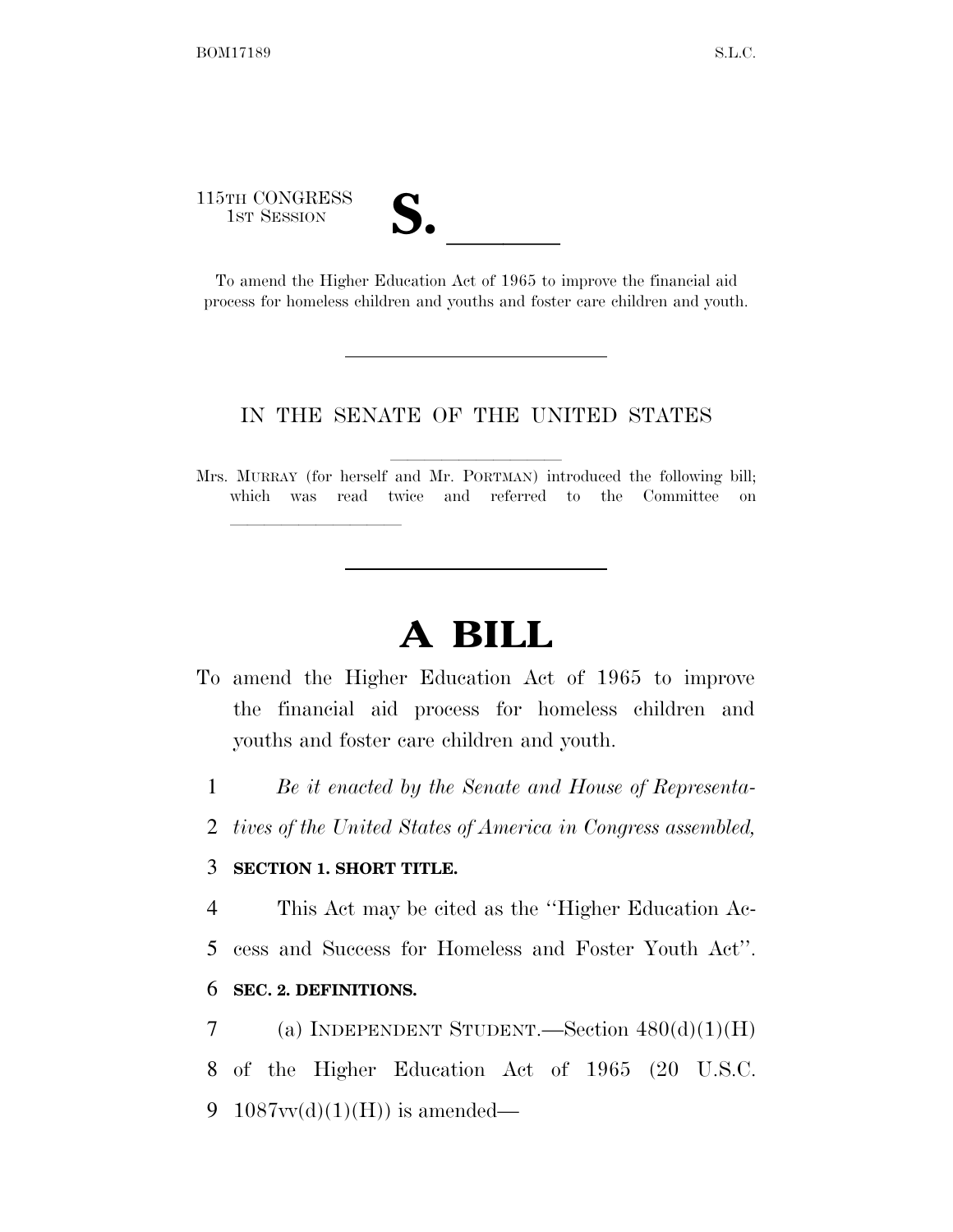| $\mathbf{1}$   | $(1)$ in the matter preceding clause $(i)$ —         |
|----------------|------------------------------------------------------|
| $\overline{2}$ | (A) by striking "during the school year in           |
| 3              | which the application is submitted";                 |
| $\overline{4}$ | $(B)$ by inserting "age 23 or younger" after         |
| 5              | "unaccompanied youth"; and                           |
| 6              | (C) by striking "terms are" and inserting            |
| 7              | "term is";                                           |
| 8              | $(2)$ in clause (i), by inserting ", or a designee   |
| 9              | of the liaison" after "Act";                         |
| 10             | $(3)$ in clause (ii), by striking "a program fund-   |
| 11             | ed under the Runaway and Homeless Youth Act"         |
| 12             | and inserting "an emergency or transitional shelter, |
| 13             | street outreach program, homeless youth drop-in      |
| 14             | center, or other program serving homeless youth,";   |
| 15             | and                                                  |
| 16             | (4) in clause (iii), by striking "program funded     |
| 17             | under subtitle B of title IV of the McKinney-Vento   |
| 18             | Homeless Assistance Act (relating to emergency       |
| 19             | shelter grants)" and inserting "Federal TRIO pro-    |
| 20             | gram or a Gaining Early Awareness and Readiness      |
| 21             | for Undergraduate program under chapter 1 or 2 of    |
| 22             | subpart 2 of part $A$ ,".                            |
| 23             | (b) FOSTER CARE CHILDREN AND YOUTH.—Section          |
| 24             | 103 of the Higher Education Act of 1965 (20 U.S.C.   |
| 25             | 1003) is amended by adding at the end the following: |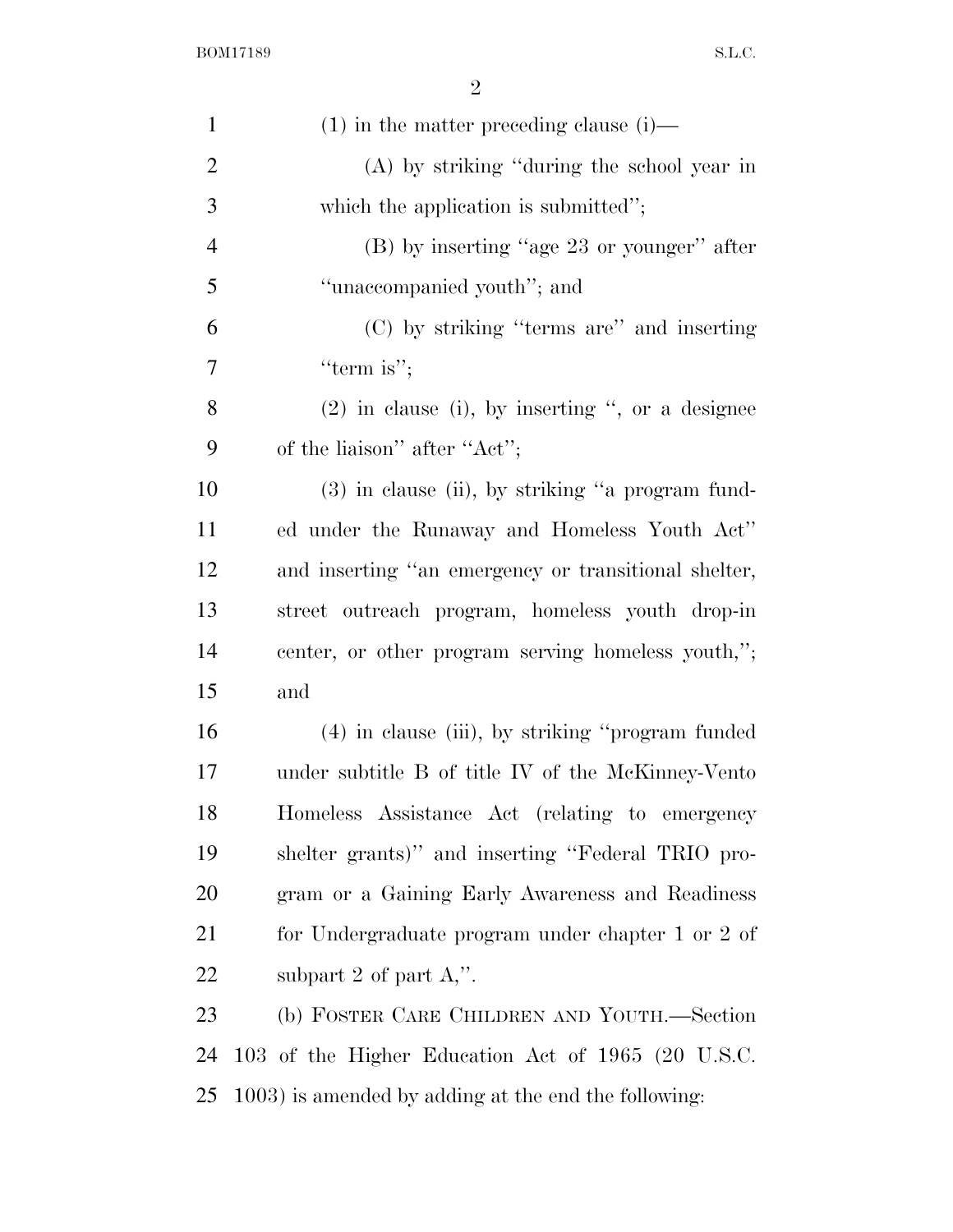| $\mathbf{1}$   | $``(25)$ FOSTER CARE CHILDREN AND YOUTH.—                               |
|----------------|-------------------------------------------------------------------------|
| $\overline{2}$ | The term 'foster care children and youth'—                              |
| 3              | $\lq\lq$ means children and youth whose care                            |
| $\overline{4}$ | and placement are the responsibility of the                             |
| 5              | State or Tribal agency that administers a State                         |
| 6              | or Tribal plan under part B or E of title IV of                         |
| 7              | the Social Security Act (42 U.S.C. 621 et seq.                          |
| 8              | and 670 et seq.), without regard to whether fos-                        |
| 9              | ter care maintenance payments are made under                            |
| 10             | section 472 of such Act $(42 \text{ U.S.C. } 672)$ on be-               |
| 11             | half of such children and youth; and                                    |
| 12             | "(B) includes individuals who were age $13$                             |
| 13             | or older when their care and placement were                             |
| 14             | the responsibility of a State or Tribal agency                          |
| 15             | that administered a State or Tribal plan under                          |
| 16             | part B or E of title IV of the Social Security                          |
| 17             | Act $(42 \text{ U.S.C. } 621 \text{ et seq. and } 670 \text{ et seq.})$ |
| 18             | and who are no longer under the care and re-                            |
| 19             | sponsibility of such a State or tribal agency,                          |
| 20             | without regard to any such individual's subse-                          |
| 21             | quent adoption, guardianship arrangement, or                            |
| 22             | other form of permanency outcome.".                                     |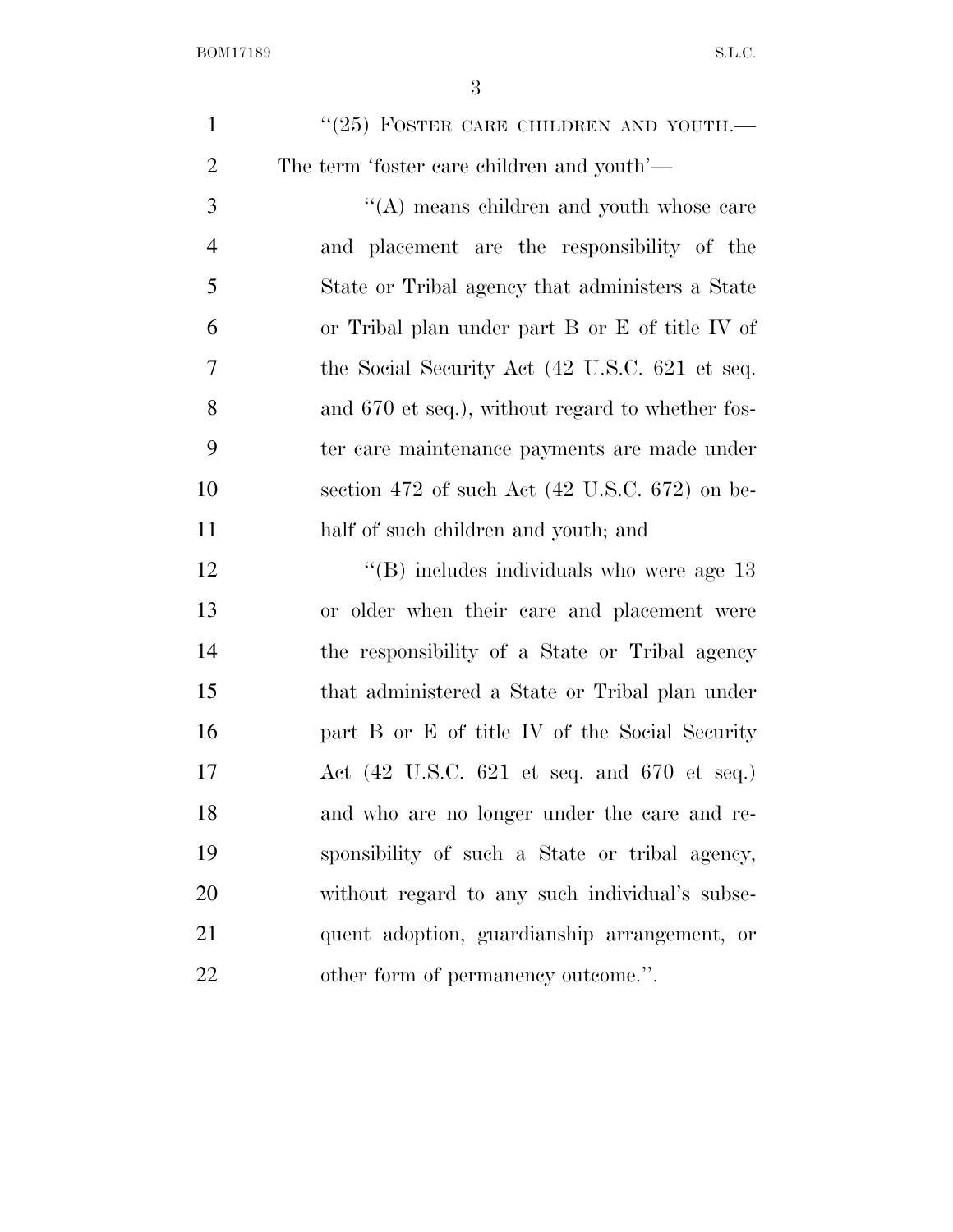| 1              | SEC.<br>3.<br><b>STREAMLINING</b><br><b>DETERMINATIONS</b><br><b>AND</b> |
|----------------|--------------------------------------------------------------------------|
| $\overline{2}$ | <b>VERIFICATION.</b>                                                     |
| 3              | Section $480(d)$ of the Higher Education Act of 1965                     |
| 4              | $(20 \text{ U.S.C. } 1087 \text{vv}(d))$ is amended by adding at the end |
| 5              | the following:                                                           |
| 6              | "(3) SIMPLIFYING THE DETERMINATION PROC-                                 |
| 7              | ESS FOR UNACCOMPANIED YOUTH.-                                            |
| 8              | "(A) VERIFICATION.—A financial aid ad-                                   |
| 9              | ministrator shall accept a homelessness deter-                           |
| 10             | mination made by any individual authorized to                            |
| 11             | make such determinations under clause (i), (ii),                         |
| 12             | or (iii) of paragraph $(1)(H)$ in the absence of                         |
| 13             | conflicting information. A documented phone                              |
| 14             | call with, or a written statement from, one of                           |
| 15             | authorized individuals is<br>sufficient<br>the                           |
| 16             | verification when needed. For purposes of this                           |
| 17             | paragraph, a financial aid administrator's dis-                          |
| 18             | agreement with the determination made by an                              |
| 19             | authorized individual shall not be considered                            |
| 20             | conflicting information.                                                 |
| 21             | DETERMINATION OF INDEPEND-<br>$\lq\lq (B)$                               |
| 22             | ENCE.—A financial aid administrator shall                                |
| 23             | make a determination of independence under                               |
| 24             | paragraph $(1)(H)$ if a student does not have,                           |
| 25             | and cannot get, documentation from any of the                            |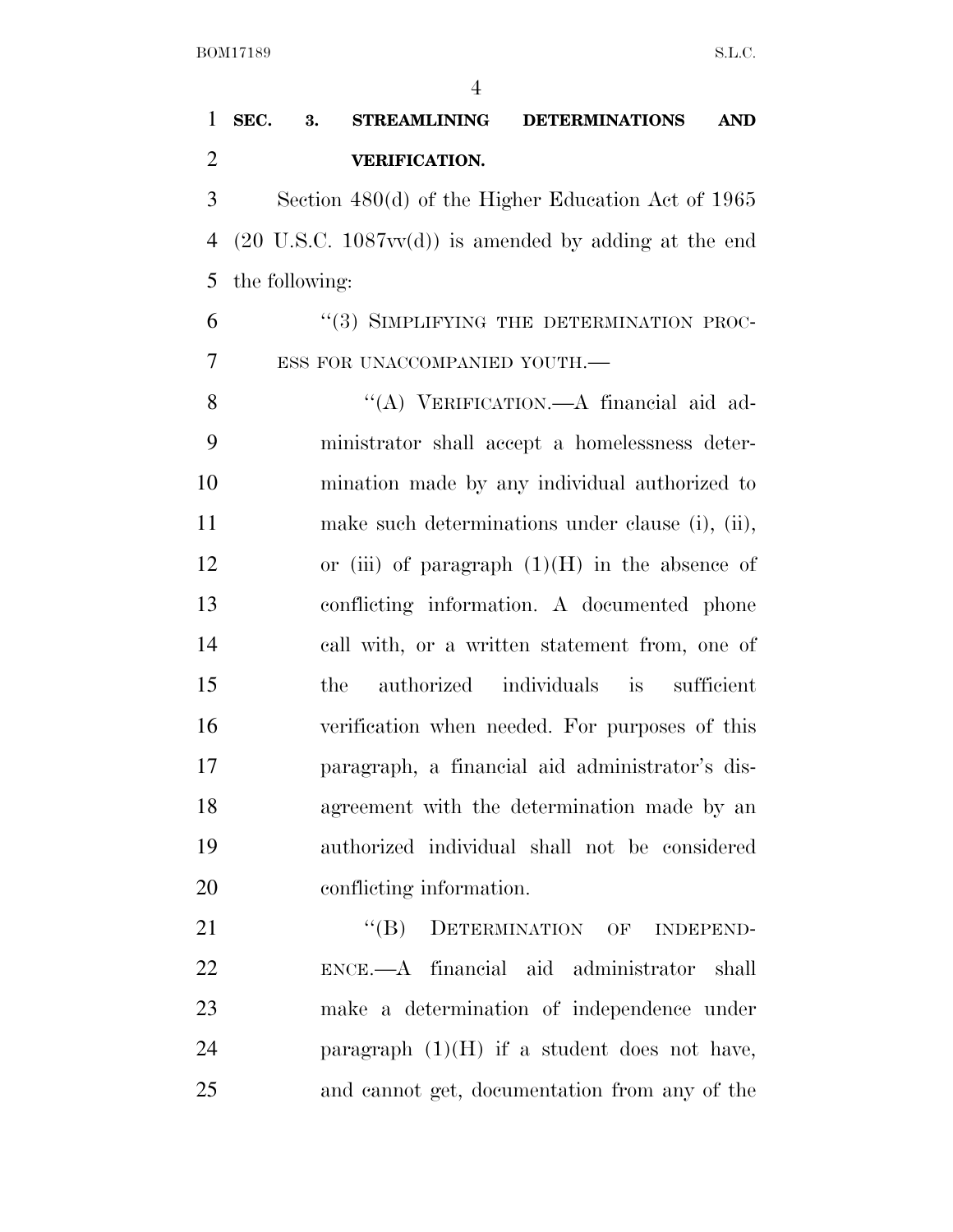| $\mathbf{1}$   | other designated authorities described in such    |
|----------------|---------------------------------------------------|
| $\overline{2}$ | paragraph. Such a determination shall be—         |
| 3              | "(i) based on the definitions outlined            |
| $\overline{4}$ | in paragraph $(1)(H);$                            |
| 5              | "(ii) distinct from a determination of            |
| 6              | independence under paragraph $(1)(I);$            |
| $\overline{7}$ | "(iii) based on a documented inter-               |
| 8              | view with the student; and                        |
| 9              | $``(iv)$ limited to whether the student           |
| 10             | meets the definitions in paragraph $(1)(H)$       |
| 11             | and not about the reasons for the student's       |
| 12             | homelessness.                                     |
| 13             | "(4) SIMPLIFYING THE VERIFICATION PROCESS         |
| 14             | FOR FOSTER CHILDREN AND YOUTH.-                   |
| 15             | "(A) VERIFICATION OF INDEPENDENCE.-               |
| 16             | an institution requires documentation to<br>If    |
| 17             | verify that a student is independent based on a   |
| 18             | status described in paragraph $(1)(B)$ , a finan- |
| 19             | cial aid administrator shall consider any of the  |
| 20             | following as adequate verification:               |
| 21             | "(i) Submission of a court order or of-           |
| 22             | ficial State documentation that the student       |
| 23             | received Federal or State support in foster       |
| 24             | care.                                             |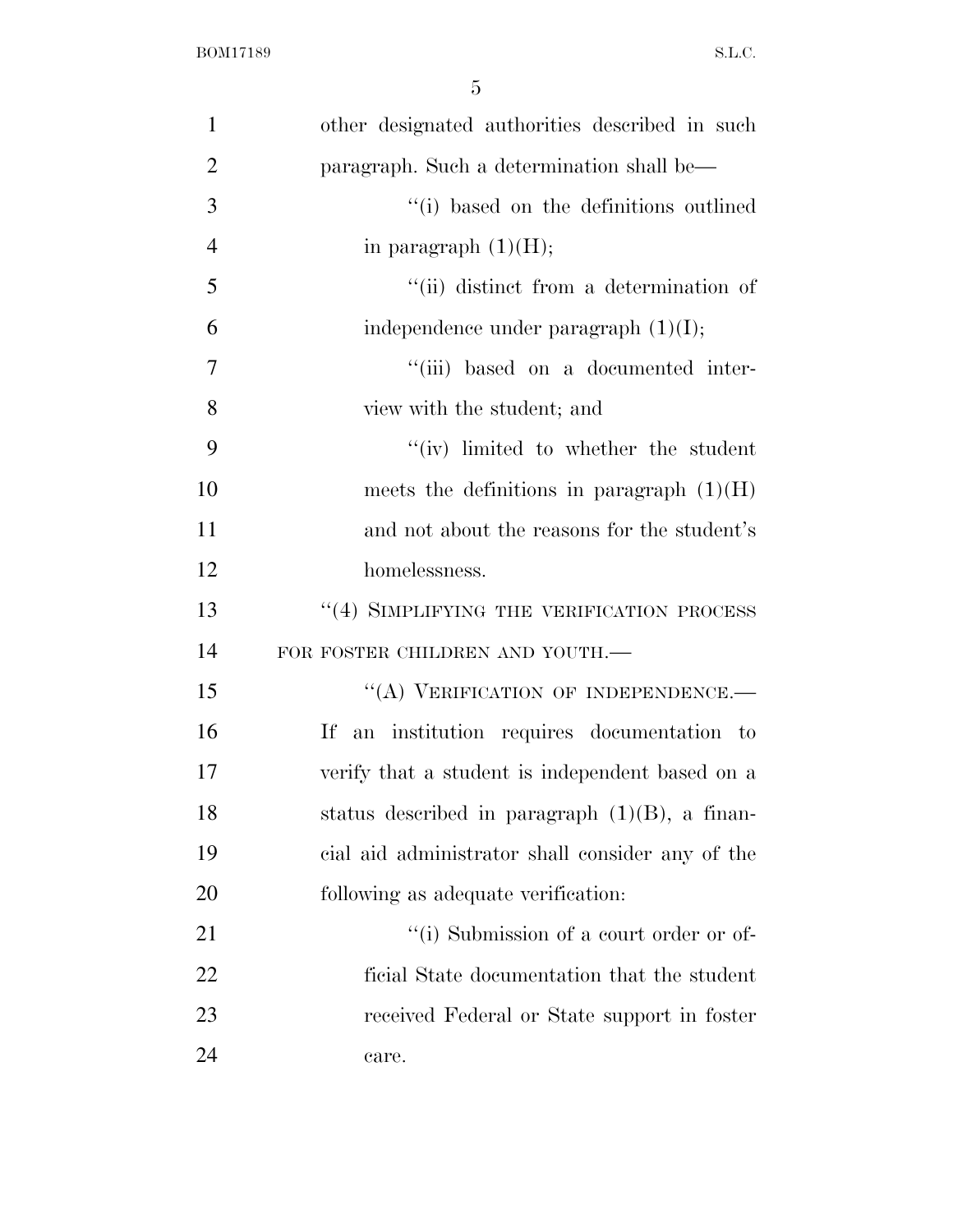| $\mathbf{1}$   | "(ii) A documented phone call with, or     |
|----------------|--------------------------------------------|
| $\overline{2}$ | a written statement from,—                 |
| 3              | "(I) a child welfare agency au-            |
| $\overline{4}$ | thorized by a State or county;             |
| 5              | "(II) a tribal child welfare au-           |
| 6              | thority;                                   |
| $\overline{7}$ | "(III) an Independent Living               |
| 8              | case worker;                               |
| 9              | $\lq\lq (IV)$ a public or private foster   |
| 10             | care placing agency or foster care fa-     |
| 11             | cility or placement;                       |
| 12             | $\lq\lq(V)$ another program serving or-    |
| 13             | phans, foster children and youth, or       |
| 14             | wards of the court; or                     |
| 15             | $\lq\lq$ (VI) a probation officer.         |
| 16             | "(iii) A documented phone call with,       |
| 17             | or a written statement from, an attorney,  |
| 18             | a guardian ad litem, or a Court Appointed  |
| 19             | Special Advocate, documenting that per-    |
| 20             | son's relationship to the student.         |
| 21             | "(iv) A documented phone call with,        |
| 22             | or a written statement from, a representa- |
| 23             | tive of a Federal TRIO program or a        |
| 24             | Gaining Early Awareness and Readiness      |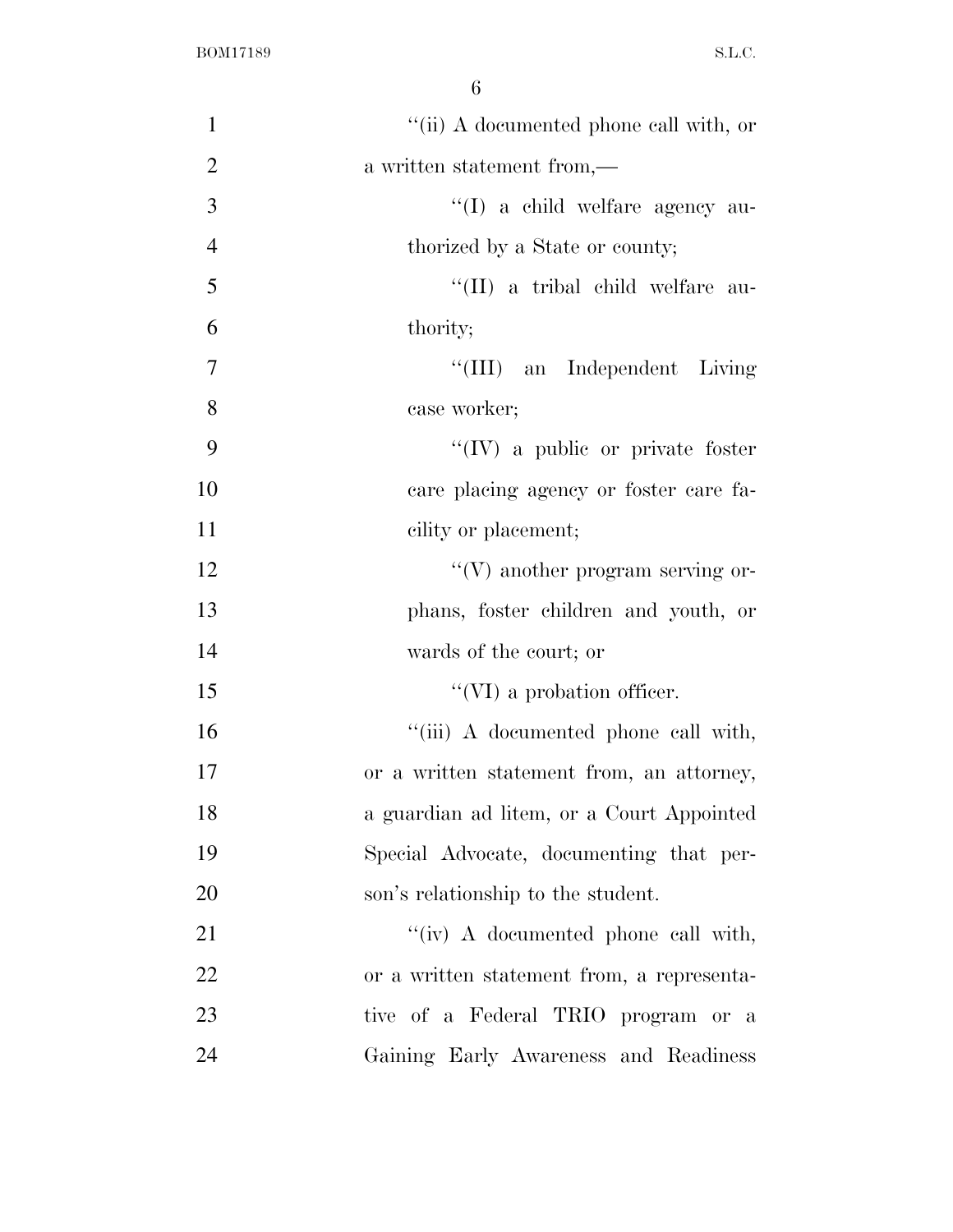| $\mathbf{1}$   | for Undergraduate program under chapter         |
|----------------|-------------------------------------------------|
| $\overline{2}$ | 1 or 2 of subpart 2 of part A.                  |
| 3              | "(v) Verification of the student's eligi-       |
| $\overline{4}$ | bility for an education and training vouch-     |
| 5              | er under the John H. Chafee Foster Care         |
| 6              | Independence Program (42 U.S.C. 677).           |
| $\tau$         | "(vi) Submission of a copy of the stu-          |
| 8              | dent's biological or adoptive parents'—         |
| 9              | $\lq\lq$ (I) Certificates of Death; or          |
| 10             | $\lq\lq$ (II) newspaper obituaries.             |
| 11             | "(vii) An attestation from the student,         |
| 12             | which includes a description of why the         |
| 13             | student may qualify for a status described      |
| 14             | in paragraph $(1)(B)$ , including the approxi-  |
| 15             | mate dates that the student was in foster       |
| 16             | care, dependent, or a ward of the court, to     |
| 17             | the best of the student's knowledge after       |
| 18             | making reasonable efforts to provide any        |
| 19             | requested documentation.                        |
| 20             | "(B) ADDITIONAL STREAMLINING<br>PER-            |
| 21             | MITTED.—Nothing in this paragraph prohibits     |
| 22             | an institution from implementing polices that   |
| 23             | streamline the determination of independent     |
| 24             | status and improve a student's access to finan- |
| 25             | cial aid because that student is an orphan, in  |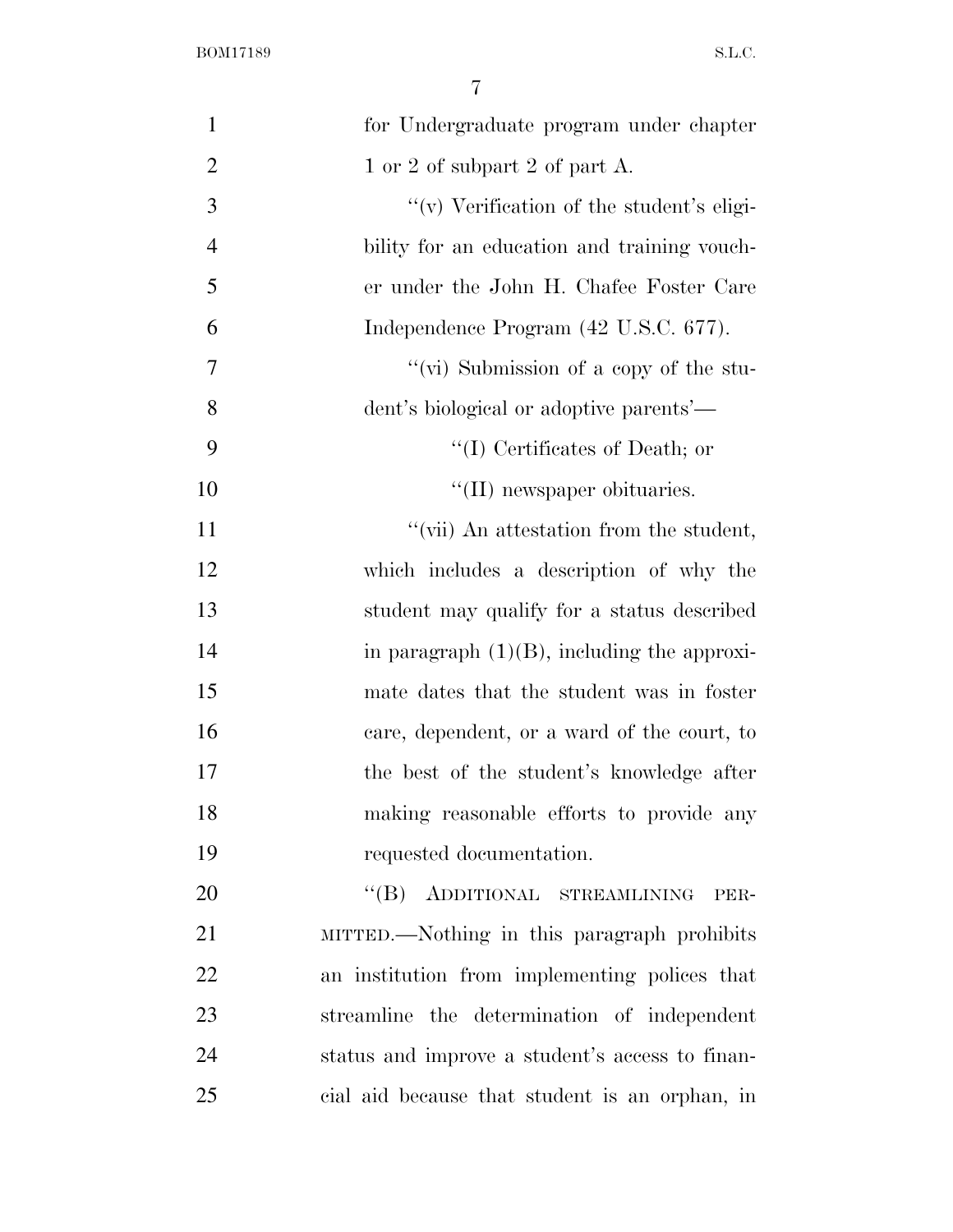| $\mathbf{1}$   | foster care, or a ward of the court, or was an     |
|----------------|----------------------------------------------------|
| $\overline{2}$ | orphan, in foster care, or a ward of the court     |
| 3              | at any time when the student was 13 years of       |
| $\overline{4}$ | age or older.                                      |
| 5              | "(5) TIMING; USE OF EARLIER DETERMINA-             |
| 6              | TION.                                              |
| $\overline{7}$ | $\lq\lq$ (A) TIMING.—A determination<br>under      |
| 8              | subparagraph $(B)$ or $(H)$ of paragraph $(1)$ for |
| 9              | a student—                                         |
| 10             | "(i) shall be made as quickly as prac-             |
| 11             | ticable;                                           |
| 12             | "(ii) may be made as early as the year             |
| 13             | before the award year for which the stu-           |
| 14             | dent initially submits an application; and         |
| 15             | "(iii) shall be made no later than dur-            |
| 16             | ing the award year for which the student           |
| 17             | initially submits an application.                  |
| 18             | "(B) USE OF EARLIER DETERMINATION.-                |
| 19             | Any student who is determined to be inde-          |
| 20             | pendent under subparagraph (B) or (H) of           |
| 21             | paragraph (1) for a preceding award year at an     |
| 22             | institution shall be presumed to be independent    |
| 23             | for a subsequent award year at the same insti-     |
| 24             | tution unless—                                     |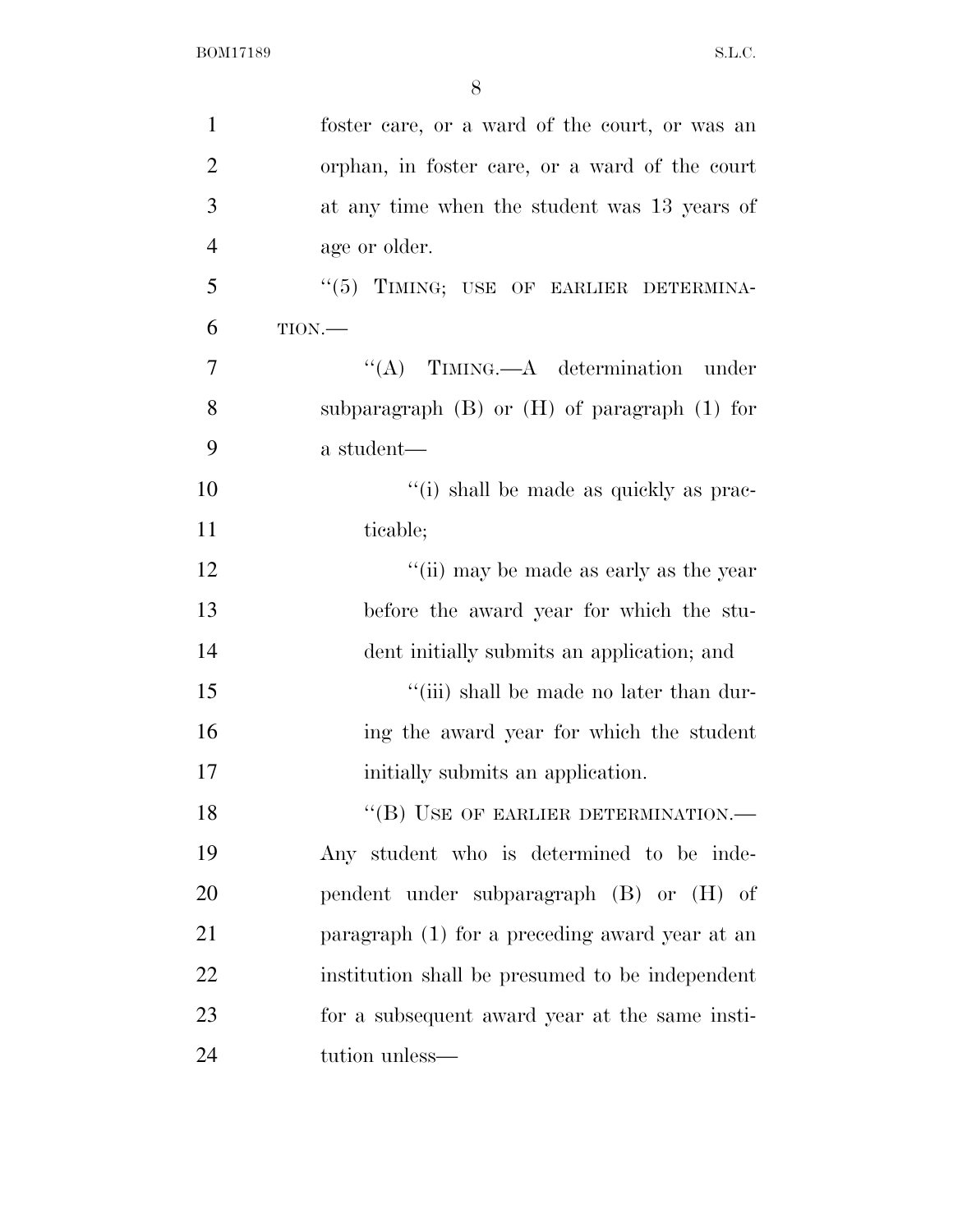| $\mathbf{1}$   | "(i) the student informs the institu-                     |
|----------------|-----------------------------------------------------------|
| $\mathbf{2}$   | tion that circumstances have changed; or                  |
| 3              | "(ii) the institution has specific con-                   |
| $\overline{4}$ | flicting information about the student's                  |
| 5              | independence, and has informed the stu-                   |
| 6              | dent of this information and the oppor-                   |
| $\tau$         | tunity to challenge such information                      |
| 8              | through a documented interview or an im-                  |
| 9              | partial review by the Student Loan Om-                    |
| 10             | budsman pursuant to section $141(f)(3)(C)$ .              |
| 11             | "(6) RETENTION OF DOCUMENTS.—A financial                  |
| 12             | aid administrator shall retain all documents related      |
| 13             | to the determination of independence under subpara-       |
| 14             | graph $(B)$ or $(H)$ of paragraph $(1)$ , including docu- |
| 15             | mented interviews, for the duration of the student's      |
| 16             | enrollment at the institution and for a minimum of        |
| 17             | 1 year after the student is no longer enrolled at the     |
| 18             | institution.".                                            |
| 19             | SEC. 4. STUDENT LOAN OMBUDSMAN.                           |
| 20             | Section $141(f)(3)$ of the Higher Education Act of        |
| 21             | 1965 (20 U.S.C. 1018(f)(3)) is amended—                   |
| 22             | $(1)$ in subparagraph $(A)$ , by striking "and"           |
| 23             | after the semicolon;                                      |
| 24             | $(2)$ in subparagraph $(B)$ , by striking the period      |
| 25             | at the end and inserting "; and"; and                     |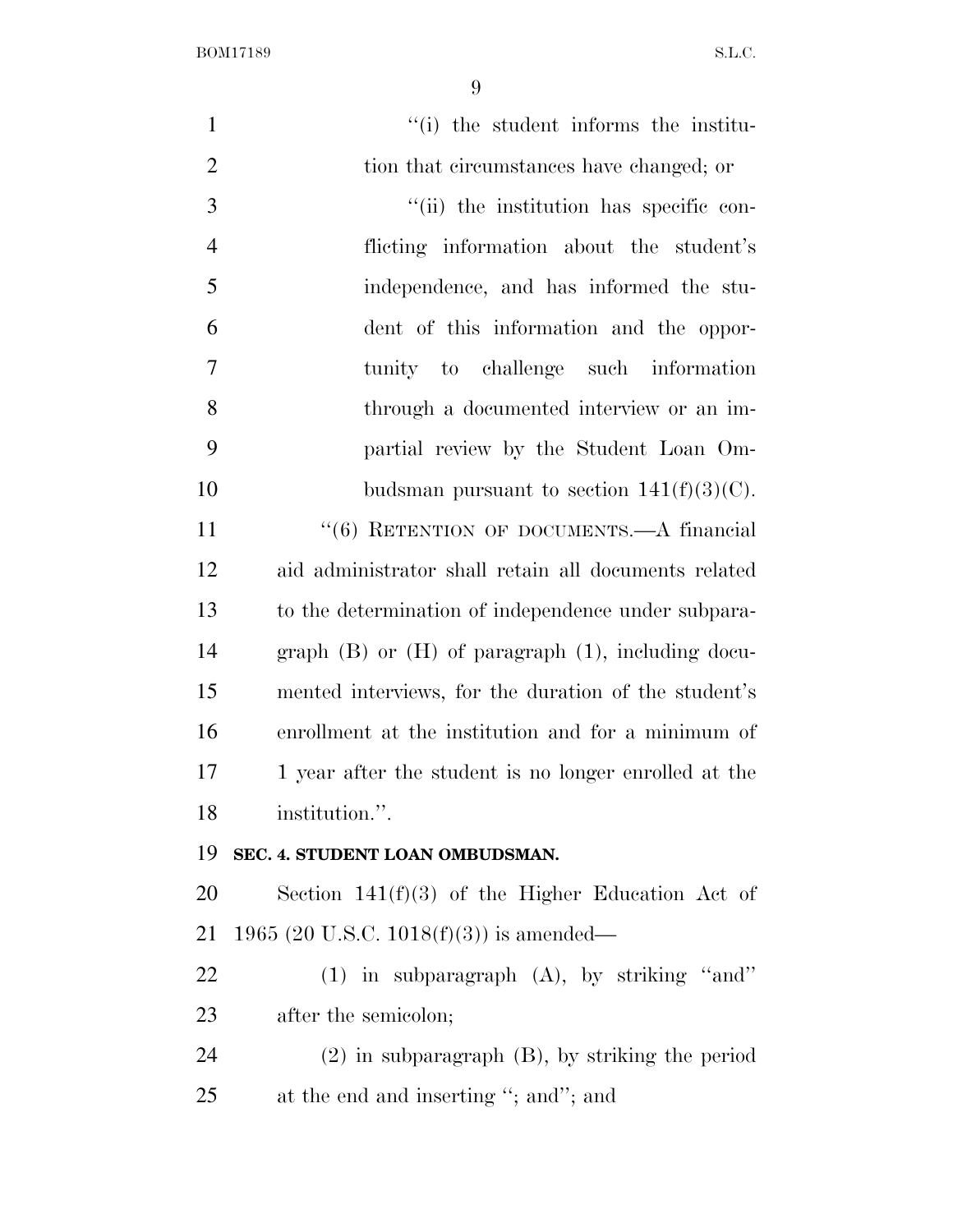(3) by adding at the end the following:

 $\langle \text{C} \rangle$  receive, review, and resolve expedi- tiously complaints regarding a student's inde- pendence under subparagraph (B) or (H) of section  $480(d)(1)$ , in consultation with knowl- edgeable parties, including child welfare agen- cies, local educational agency liaisons for home- less children and youths designated under sec-9 tion  $722(g)(1)(J)(ii)$  of the McKinney-Vento Homeless Assistance Act (42 U.S.C.  $11432(g)(1)(J)(ii)$ , or State Coordinators for Education of Homeless Children and Youths es- tablished in accordance with section 722 of 14 such Act (42 U.S.C. 11432).". **SEC. 5. HOUSING AND SINGLE POINT OF CONTACT.**  16 (a) ACCESS TO HOUSING.—Section  $487(a)(19)$  of the Higher Education Act of 1965 (20 U.S.C. 1094(a)(19)) is amended—

 (1) by striking ''The institution will not'' and inserting the following: ''The institution—

21  $\mathcal{C}(A)$  will not'';

 (2) inserting ''housing facilities,'' after ''librar-ies,'';

 (3) by striking ''institution.'' and inserting ''in-stitution; and''; and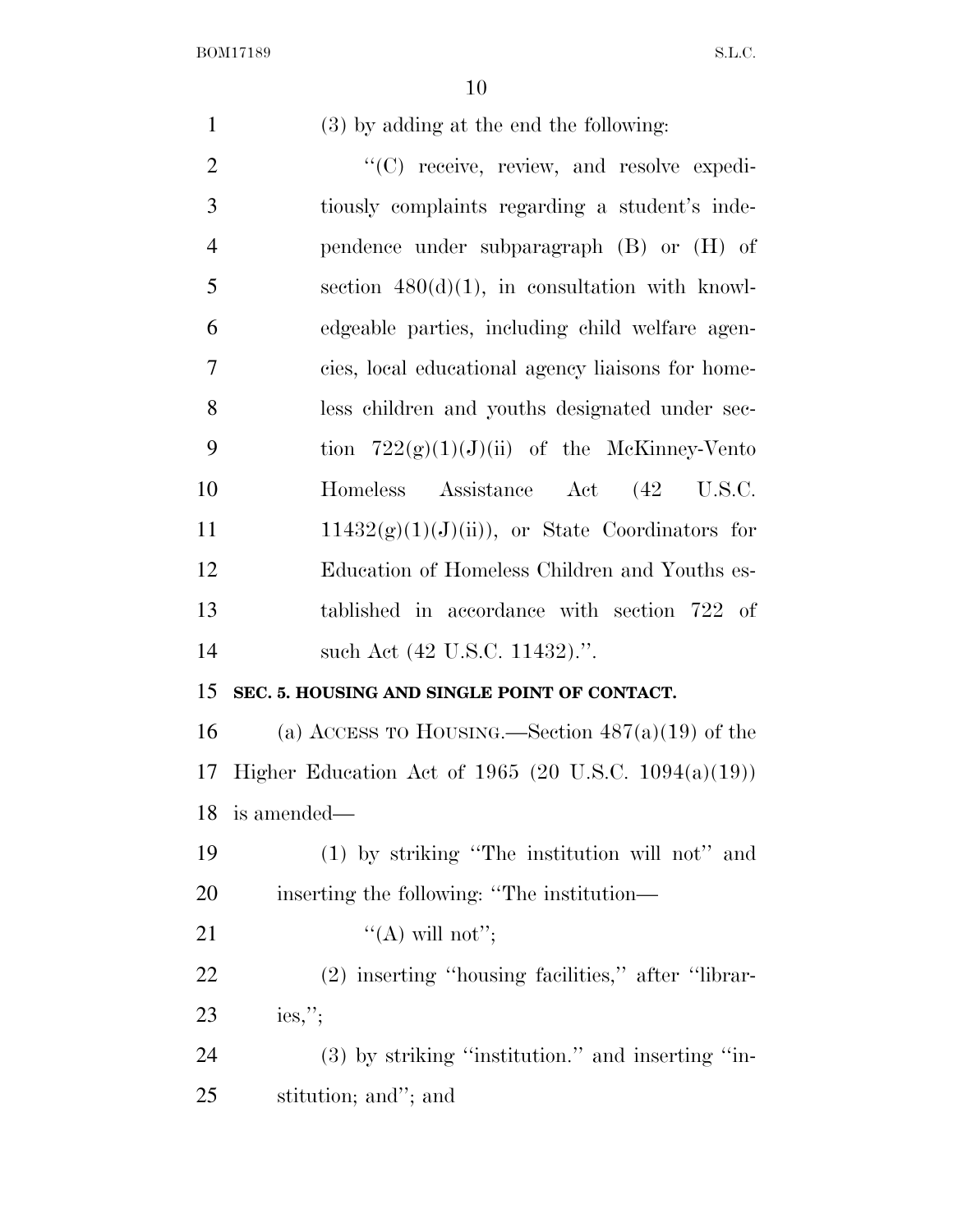(4) by adding at the end the following:

2 ''(B) will provide a means for students to access institutionally owned or operated housing if a student is temporarily unable to meet fi- nancial obligations related to housing, including deposits, due to delayed disbursement of vouch- ers for education and training made available under section 477 of part E of title IV of the Social Security Act or delays attributable to the 10 institution.".

 (b) SINGLE POINT OF CONTACT.—Section 485 of the Higher Education Act of 1965 (20 U.S.C. 1092) is amended by adding at the end the following:

 ''(n) Each institution of higher education partici-pating in any program under this title shall—

 ''(1) have designated an appropriate staff per- son as a single point of contact to assist homeless children and youths (as such term is defined in sec- tion 725 of the McKinney-Vento Homeless Assist- ance Act (42 U.S.C. 11434a)) and foster care chil- dren and youth in accessing and completing postsec- ondary education, including by ensuring that such homeless children and youths and foster care chil- dren and youth are connected to applicable and available student support services, programs, and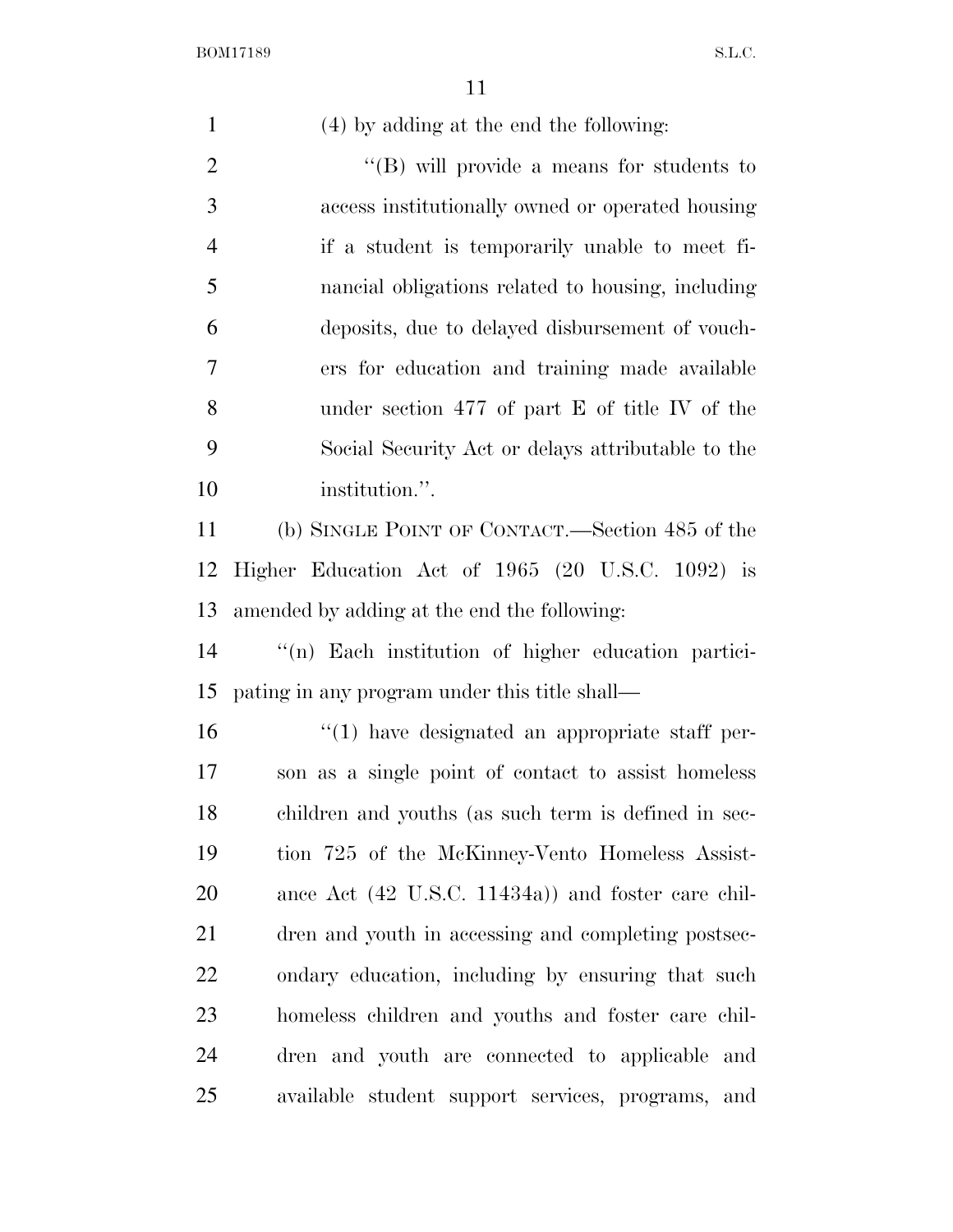community resources in areas such as financial aid, academic advising, housing, food, public benefits, health care, health insurance, mental health, and mentoring; ''(2) post public notice about student financial assistance and other assistance available to homeless children and youths and foster care children and youth, including their eligibility as independent stu- dents under subparagraphs (B) and (H) of sections  $480(d)(1);$ 11 ''(3) give priority for any institutionally owned or operated housing facilities, including student housing facilities that remain open for occupation during school breaks or on a year-round basis, to— 15 "(A) homeless children and youths (as such term is defined in section 725 of the McKinney-Vento Homeless Assistance Act (42 U.S.C. 11434a); ''(B) youths who are unaccompanied, at risk of homelessness, and self-supporting; and  $\cdot$  (C) foster care children and youth;  $\frac{1}{22}$  ''(4) have developed a plan for how homeless children and youths, youths who are unaccompanied, at risk of homelessness, and self-supporting, and fos-ter care children and youth can access housing re-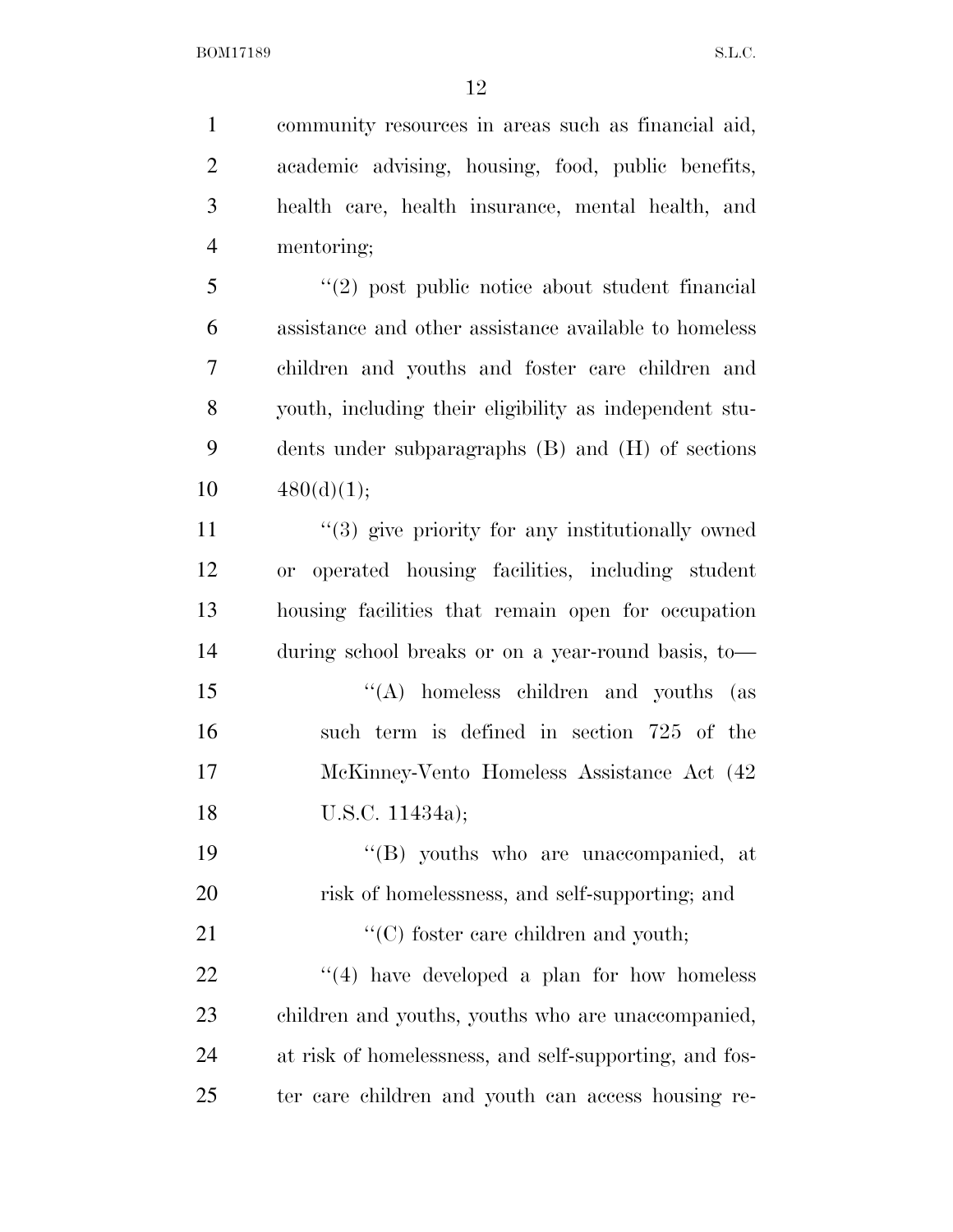| $\mathbf{1}$   | sources during and between academic terms,            |
|----------------|-------------------------------------------------------|
| $\overline{2}$ | through means that may include access to institu-     |
| 3              | tionally owned or operated housing during breaks      |
| $\overline{4}$ | and a list of housing resources in the community      |
| 5              | that provide short-term housing; and                  |
| 6              | $\lq(5)$ include, in its application for admission,   |
| 7              | questions (to be answered voluntarily) regarding the  |
| 8              | applicant's status as a homeless child or youth or    |
| 9              | foster care child or youth, that—                     |
| 10             | "(A) can be answered by the applicant vol-            |
| 11             | untarily for the limited purpose of being pro-        |
| 12             | vided information about financial aid or any          |
| 13             | other available assistance; and                       |
| 14             | $\lq\lq$ (B) explain the key terms in the question    |
| 15             | in a manner children and youth can understand         |
| 16             | in order to self-identify and declare eligibility as  |
| 17             | a homeless child or youth or foster care child or     |
| 18             | youth.".                                              |
| 19             | SEC. 6. FEDERAL TRIO PROGRAMS.                        |
| 20             | Section 402A of the Higher Education Act of 1965      |
| 21             | $(20 \text{ U.S.C. } 1070a-11)$ is amended—           |
| 22             | $(1)$ in subsection $(e)(6)$ , by striking the last   |
| 23             | sentence and inserting the following: "The Secretary  |
| 24             | shall require each applicant for funds under the pro- |
| 25             | grams authorized by this chapter to identify and      |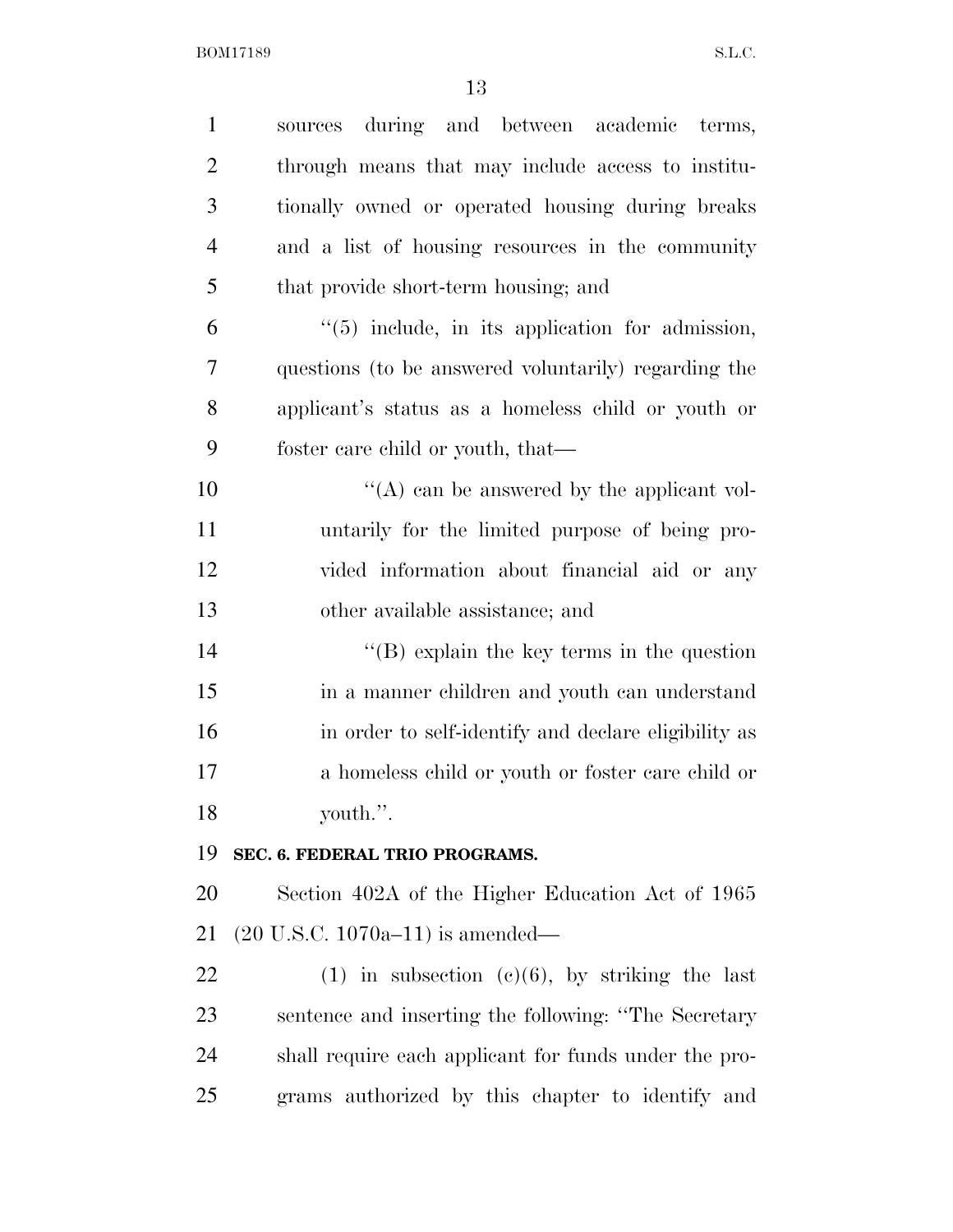| $\mathbf{1}$   | conduct outreach to foster care children and youth         |
|----------------|------------------------------------------------------------|
| $\overline{2}$ | and homeless children and youths (as such term is          |
| 3              | defined in section 725 of the McKinney-Vento               |
| $\overline{4}$ | Homeless Assistance Act (42 U.S.C. 11434a)), and           |
| 5              | make available to foster care children and youth and       |
| 6              | homeless children and youths services under such           |
| 7              | programs, including mentoring, tutoring, and other         |
| 8              | services provided by such programs."; and                  |
| 9              | (2) in subsection (f)(2), by striking "college             |
| 10             | students, and" and inserting "college students, fos-       |
| 11             | ter care children and youth, homeless children and         |
| 12             | youth, and".                                               |
| 13             | SEC. 7. TALENT SEARCH.                                     |
| 14             | Section 402B(d) of the Higher Education Act of             |
| 15             | 1965 (20 U.S.C. 1070a–12(d)) is amended—                   |
| 16             | $(1)$ in paragraph $(3)$ , by striking "and" after         |
| 17             | the semicolon;                                             |
| 18             | $(2)$ in paragraph $(4)$ , by striking the period at       |
| 19             | the end and inserting a semicolon; and                     |
|                |                                                            |
| 20             | (3) by adding at the end the following:                    |
| 21             | $\cdot\cdot$ (5) require an assurance that the entity car- |
| 22             | rying out the project has reviewed and revised poli-       |
| 23             | cies and practices as needed to remove barriers to         |
| 24             | the participation and retention in the project of          |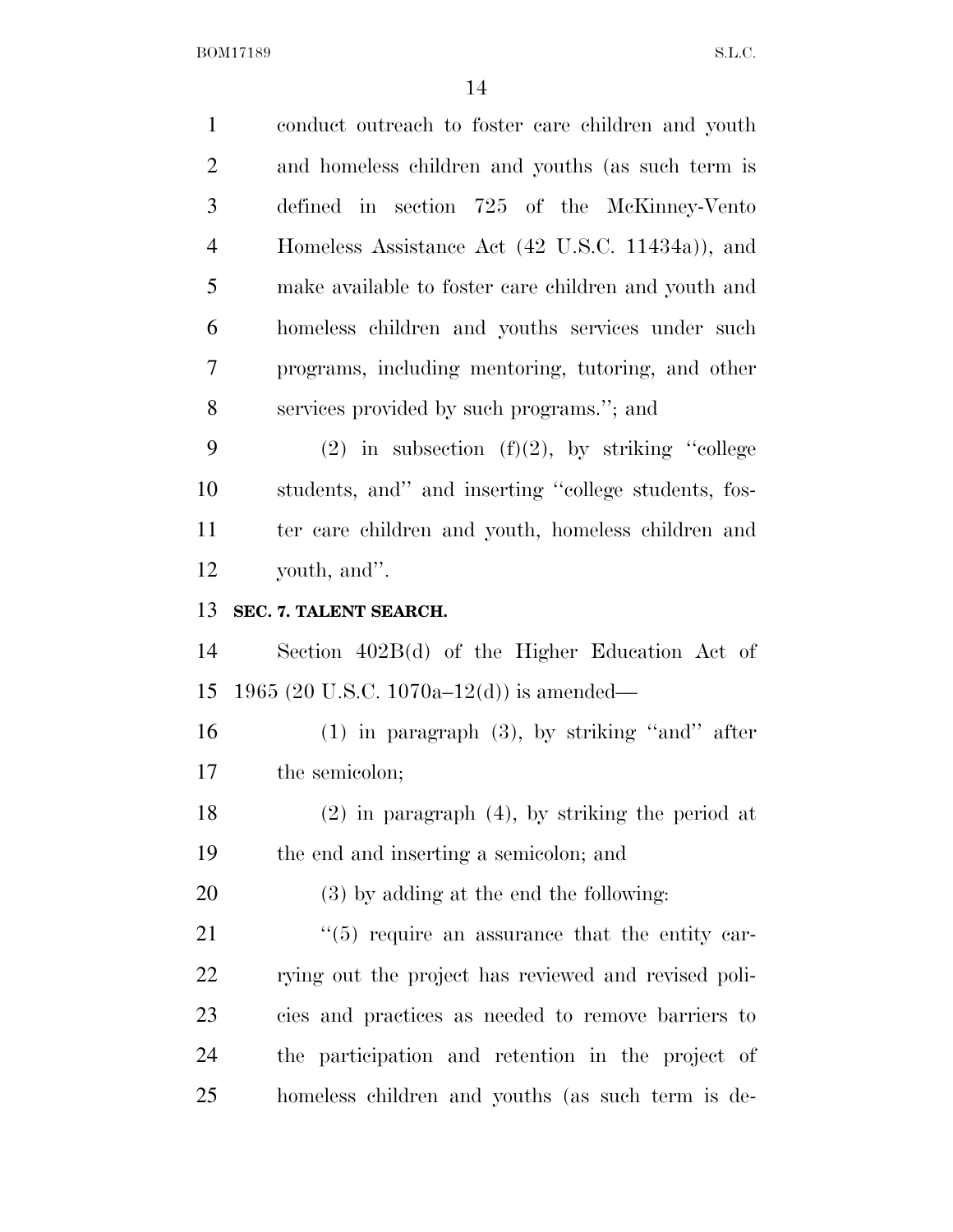| $\mathbf{1}$   | fined in section 725 of the McKinney-Vento Home-               |
|----------------|----------------------------------------------------------------|
| $\overline{2}$ | less Assistance Act $(42 \text{ U.S.C. } 11434a)$ , including  |
| 3              | unaccompanied youths, and foster care children and             |
| $\overline{4}$ | youth;                                                         |
| 5              | $"(6)$ require that such entity submit, as part of             |
| 6              | the application for the project, a description of the          |
| 7              | activities that will be undertaken to reach out to             |
| 8              | homeless children and youths and foster care chil-             |
| 9              | dren and youth as part of the project; and                     |
| 10             | $\lq(7)$ require an assurance that such entity will            |
| 11             | prepare and submit the report required under sec-              |
| 12             | tion $402H(e)$ at the conclusion of the project regard-        |
| 13             | ing homeless children and youths and foster care               |
| 14             | children and youth.".                                          |
| 15             | SEC. 8. UPWARD BOUND.                                          |
| 16             | Section $402C(e)$ of the Higher Education Act of 1965          |
| 17             | $(20 \text{ U.S.C. } 1070a-13(e))$ is amended—                 |
| 18             | $(1)$ in paragraph $(4)$ , by striking "and" after             |
| 19             | the semicolon;                                                 |
| <b>20</b>      | $(2)$ in paragraph $(5)$ , by striking the period at           |
| 21             | the end and inserting a semicolon; and                         |
| 22             | (3) by adding at the end the following:                        |
| 23             | $\cdot\cdot\cdot(6)$ require an assurance that the entity car- |
| 24             | rying out the project has reviewed and revised poli-           |
| 25             | cies and practices as needed to remove barriers to             |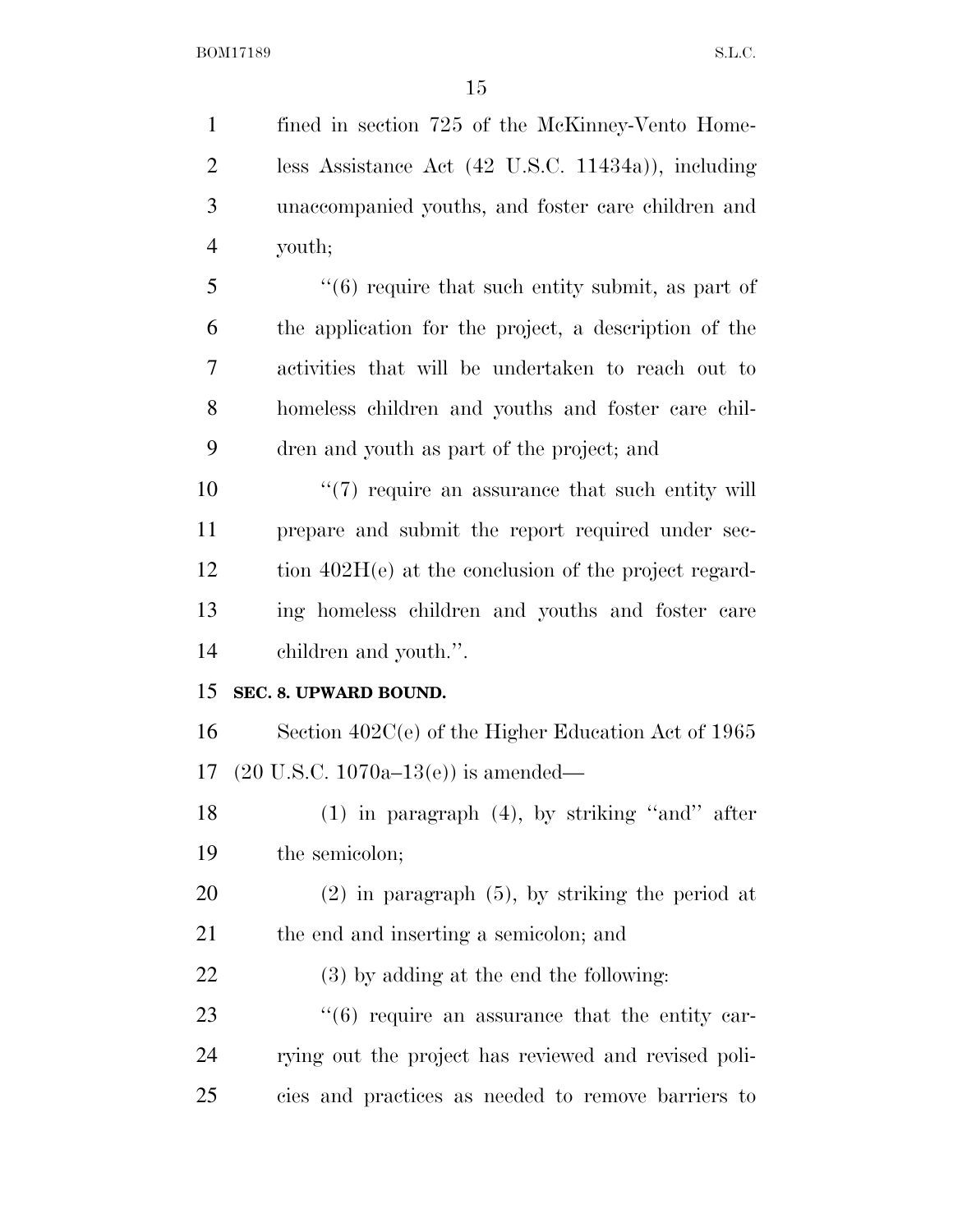the participation and retention in the project of homeless children and youths (as such term is de- fined in section 725 of the McKinney-Vento Home- less Assistance Act (42 U.S.C. 11434a)), including unaccompanied youths, and foster care children and youth;  $\frac{1}{7}$  ''(7) require that such entity submit, as part of the application, a description of the activities that will be undertaken to reach out to homeless children and youths and foster care children and youth re- garding the project; and 12 ''(8) require an assurance that such entity will prepare and submit the report required under sec-14 tion 402H(e) at the conclusion of the project regard-ing homeless children and youths and foster care

children and youth.''.

#### **SEC. 9. STUDENT SUPPORT SERVICES.**

 Section 402D(e) of the Higher Education Act of 1965 (20 U.S.C. 1070a–14(e)) is amended—

 (1) in paragraph (5), by striking ''and'' after 21 the semicolon;

22 (2) in paragraph  $(6)(B)$ , by striking the period at the end and inserting a semicolon; and

(3) by adding at the end the following: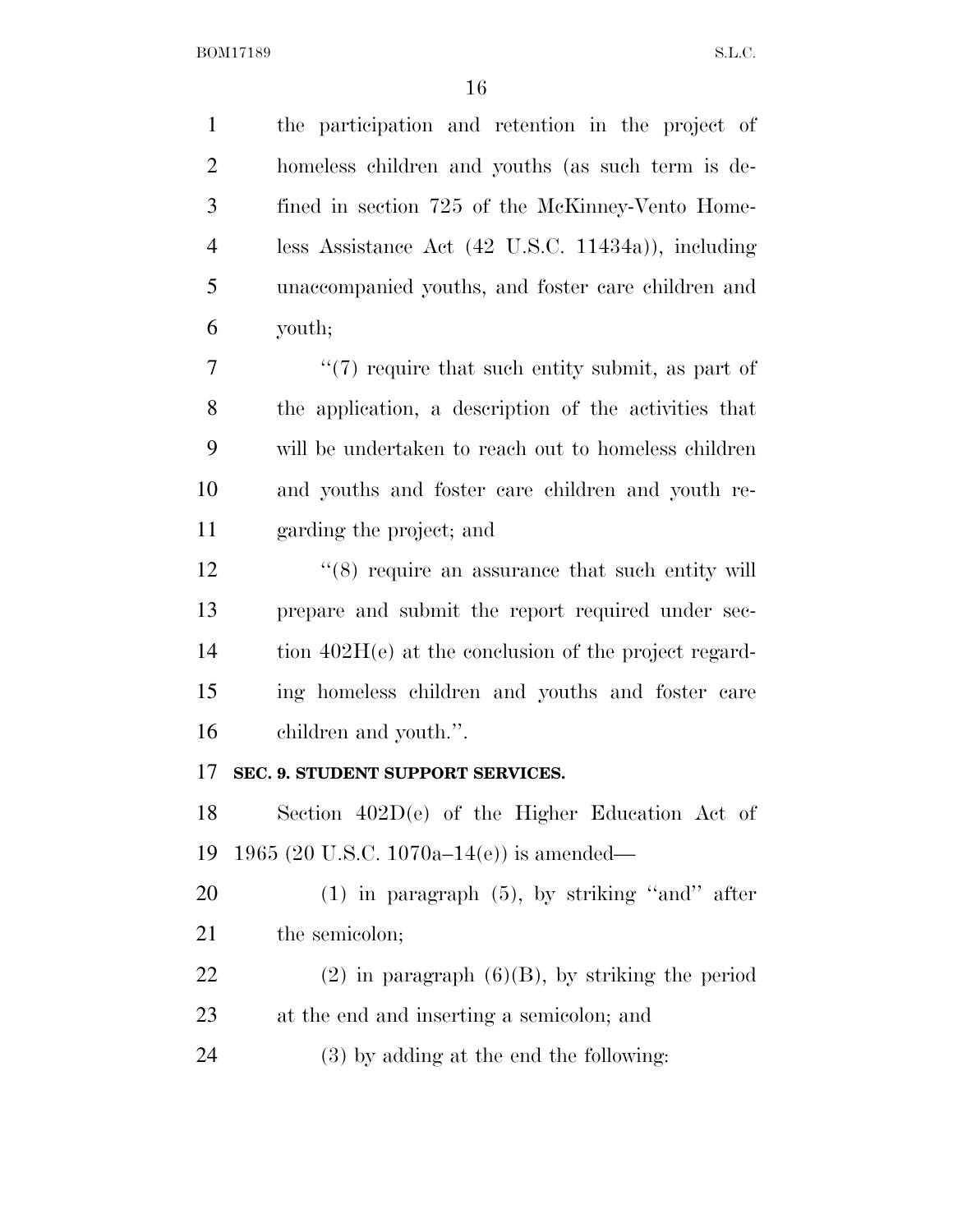$\frac{1}{2}$  (7) require an assurance that the entity car- rying out the project has reviewed and revised poli- cies and practices as needed to remove barriers to the participation and retention in the project of homeless children and youths (as such term is de- fined in section 725 of the McKinney-Vento Home- less Assistance Act (42 U.S.C. 11434a)), including unaccompanied youths, and foster care children and youth; 10 ''(8) require that such entity submit, in the ap- plication for the project, a description of the activi- ties that will be undertaken to reach out to homeless children and youths, and foster care children and youth, who are enrolled or accepted for enrollment at the institution; and 16 ''(9) require an assurance that such entity will prepare and submit the report required under sec-18 tion 402H(e) at the conclusion of the project regard-

 ing homeless children and youths and foster care children and youth.''.

## **SEC. 10. EDUCATIONAL OPPORTUNITY CENTERS.**

 Section 402F(c) of the Higher Education Act of 1965 (20 U.S.C. 1070a–16(c)) is amended—

 (1) in paragraph (2), by striking ''and'' after the semicolon;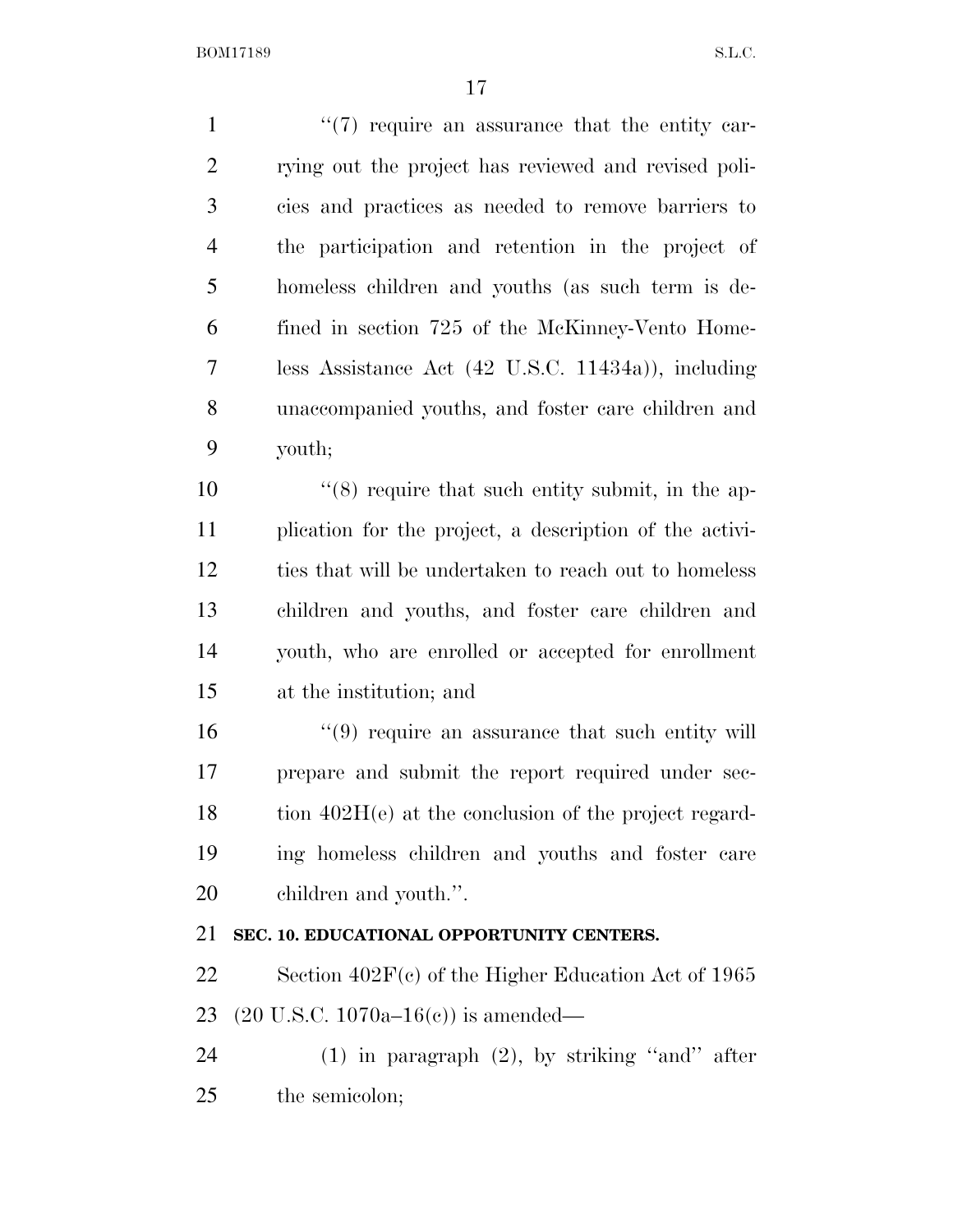| $\mathbf{1}$   | $(2)$ in paragraph $(3)$ , by striking the period at          |
|----------------|---------------------------------------------------------------|
| $\overline{2}$ | the end and inserting a semicolon; and                        |
| 3              | $(3)$ by adding at the end the following:                     |
| $\overline{4}$ | $\cdot\cdot$ (5) require an assurance that the entity car-    |
| 5              | rying out the project has reviewed and revised poli-          |
| 6              | cies and practices as needed to remove barriers to            |
| 7              | the participation and retention in the project of             |
| 8              | homeless children and youths (as such term is de-             |
| 9              | fined in section 725 of the McKinney-Vento Home-              |
| 10             | less Assistance Act $(42 \text{ U.S.C. } 11434a)$ , including |
| 11             | unaccompanied youths, and foster care children and            |
| 12             | youth;                                                        |
| 13             | $(6)$ require that such entity submit, as part of             |
| 14             | the application, a description of the activities that         |
| 15             | will be undertaken to reach out to homeless children          |
| 16             | and youths and foster care children and youth re-             |
| 17             | garding the project; and                                      |
| 18             | $\lq(7)$ require an assurance that such entity will           |
| 19             | prepare and submit the report required under sec-             |
| <b>20</b>      | tion $402H(e)$ at the conclusion of the project regard-       |
| 21             |                                                               |
|                | ing homeless children and youths and foster care              |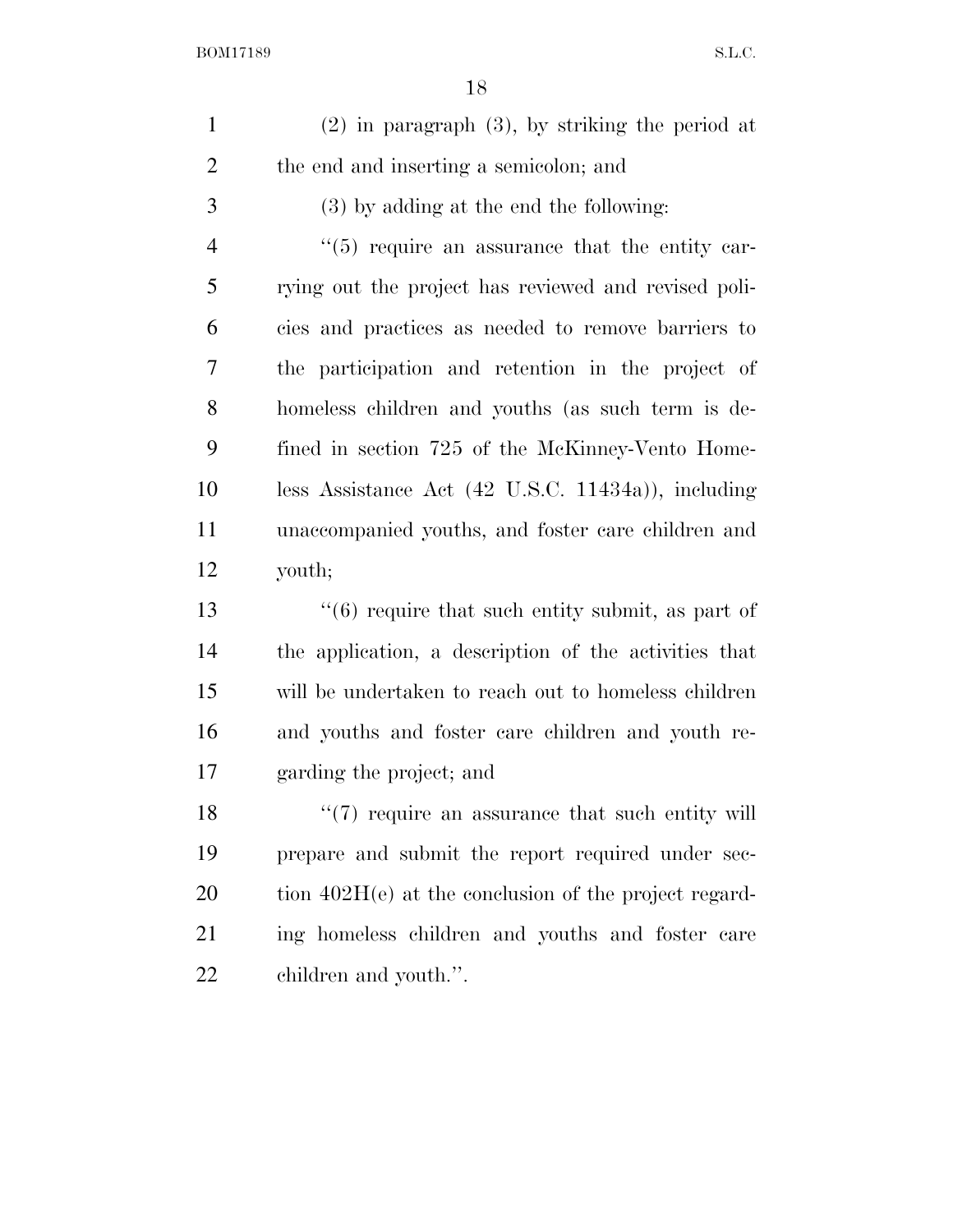#### **SEC. 11. REPORTS AND EVALUATIONS.**

 Section 402H of the Higher Education Act of 1965 (20 U.S.C. 1070a–18) is amended by adding at the end the following:

 ''(e) REPORT REGARDING HOMELESS CHILDREN AND YOUTHS AND FOSTER CARE CHILDREN AND YOUTH.—Each entity carrying out a project under section 402B, 402C, 402D, or 402F shall, at the conclusion of the project, prepare and submit a report to the Secretary that includes—

 $\frac{1}{2}$   $\frac{1}{2}$  data on the number of homeless children and youths (as such term is defined in section 725 of the McKinney-Vento Homeless Assistance Act (42 U.S.C. 11434a)) and foster care children and youth served through the project; and

 $\frac{1}{2}$  a description of any strategies or program enhancements that were used in the project and that were effective in meeting the needs of homeless chil- dren and youths and foster care children and youth.''.

# **SEC. 12. GAINING EARLY AWARENESS AND READINESS FOR UNDERGRADUATE PROGRAMS.**

23 Section  $404C(a)(2)$  of the Higher Education Act of 1965 (20 U.S.C. 1070a–23(a)(2))—

 (1) in subparagraph (I), by striking "and" after the semicolon;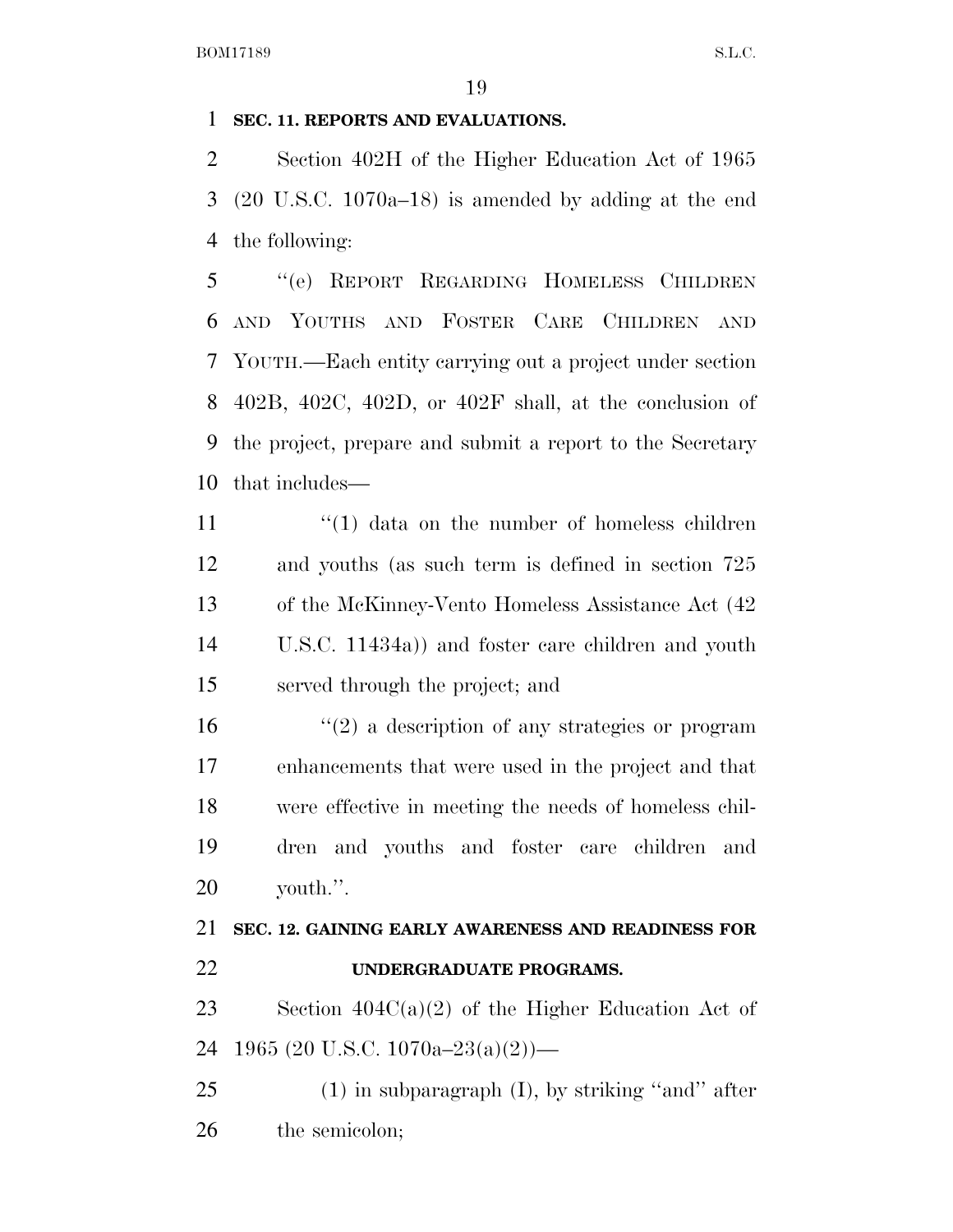| $\mathbf{1}$   | $(2)$ in subparagraph $(J)$ , by striking the period |
|----------------|------------------------------------------------------|
| $\overline{2}$ | at the end and inserting "; and"; and                |
| 3              | $(3)$ by adding at the end the following:            |
| $\overline{4}$ | $\lq\lq$ (K) describe how the eligible entity will   |
| 5              | facilitate the participation of foster care chil-    |
| 6              | dren and youth and homeless children and             |
| $\overline{7}$ | youths (as such term is defined in section 725)      |
| 8              | of the McKinney-Vento Homeless Assistance            |
| 9              | Act (42 U.S.C. 11434a)), including—                  |
| 10             | "(i) how the eligible entity will iden-              |
| 11             | tify foster care children and youth and              |
| 12             | homeless children and youths, in collabora-          |
| 13             | tion with child welfare agencies, homeless           |
| 14             | shelters, and local educational agency liai-         |
| 15             | sons for homeless children and youths des-           |
| 16             | ignated under section $722(g)(1)(J)(ii)$ of          |
| 17             | the McKinney-Vento Homeless Assistance               |
| 18             | Act (42 U.S.C. 11432 $(g)(1)(J)(ii)$ );              |
| 19             | "(ii) how the eligible entity will collect           |
| 20             | and submit to the Secretary data on the              |
| 21             | number of homeless children and youths               |
| 22             | and foster care children and youth served;           |
| 23             | and                                                  |
| 24             | "(iii) the policies and practices the eli-           |
| 25             | gible entity will adopt to remove barriers to        |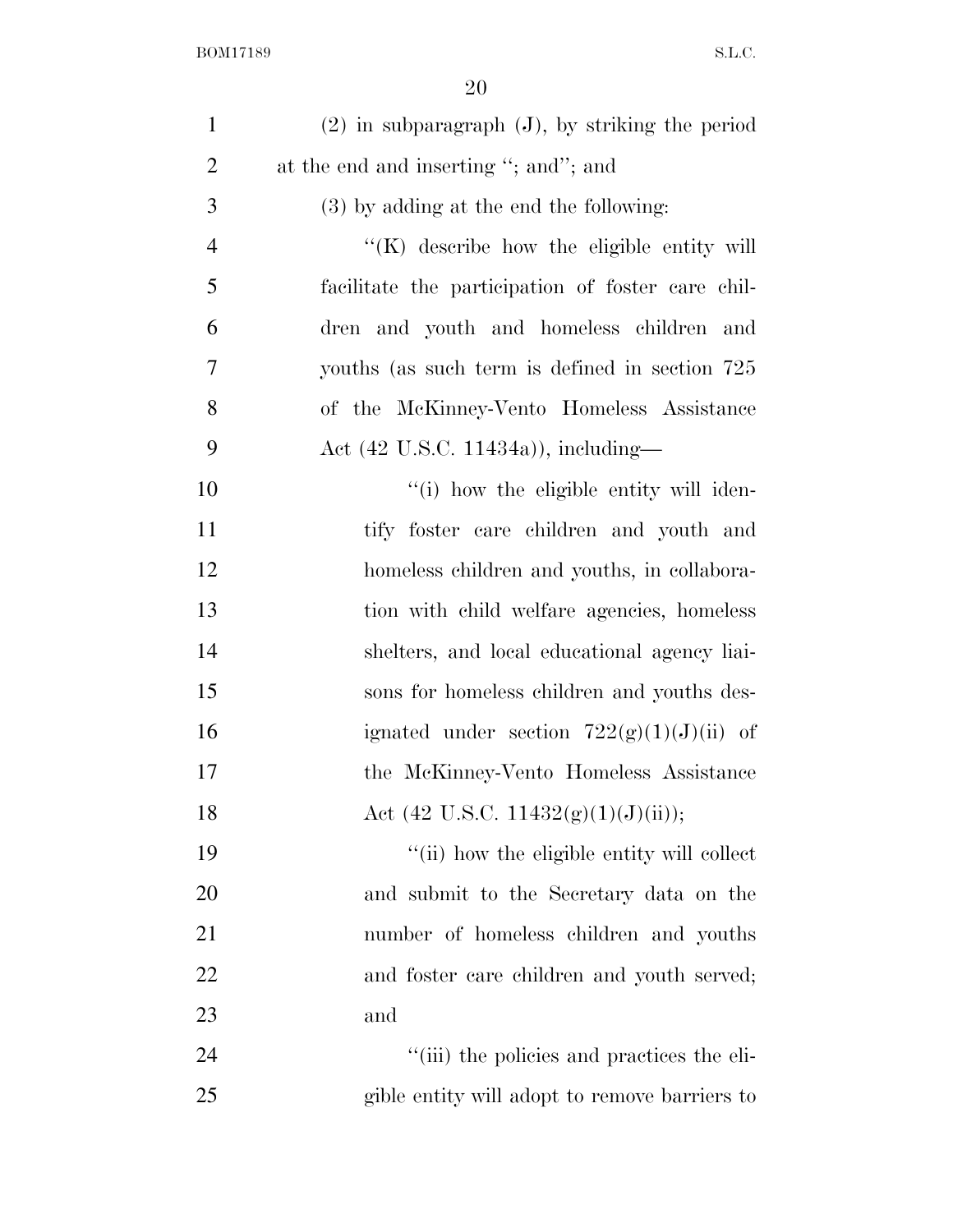|                | the participation of homeless children and       |
|----------------|--------------------------------------------------|
| 2              | youths and foster care children and youth,       |
| 3              | including policies to facilitate continued       |
| $\overline{4}$ | participation despite changes in residence       |
| $\overline{5}$ | resulting from homelessness or foster care       |
| 6              | placement and policies consistent with the       |
| $\overline{7}$ | McKinney-Vento Homeless Assistance Act           |
| 8              | $(42 \text{ U.S.C. } 11301 \text{ et seq.})$ .". |

#### **SEC. 13. GRANT FOR FEDERAL WORK-STUDY PROGRAMS.**

 Section 443(b)(6) of the Higher Education Act of 1965 (20 U.S.C. 1087–53(b)(6)) is amended by inserting '', and prioritize employment for students who are cur- rently or formerly homeless children and youths (as such term is defined in section 725 of the McKinney-Vento Homeless Assistance Act (42 U.S.C. 11434a)) or foster care children and youth'' after ''thereof''.

### **SEC. 14. EXCLUDABLE INCOME.**

 Section 480(e) of the Higher Education Act of 1965 (20 U.S.C. 1087vv(e)) is amended by striking paragraph (5) and inserting the following:

 $\frac{1}{2}$  (5) payments made and services provided under part E of title IV of the Social Security Act to or on behalf of any child or youth over whom the State agency has responsibility for placement, care, or supervision, including the value of vouchers for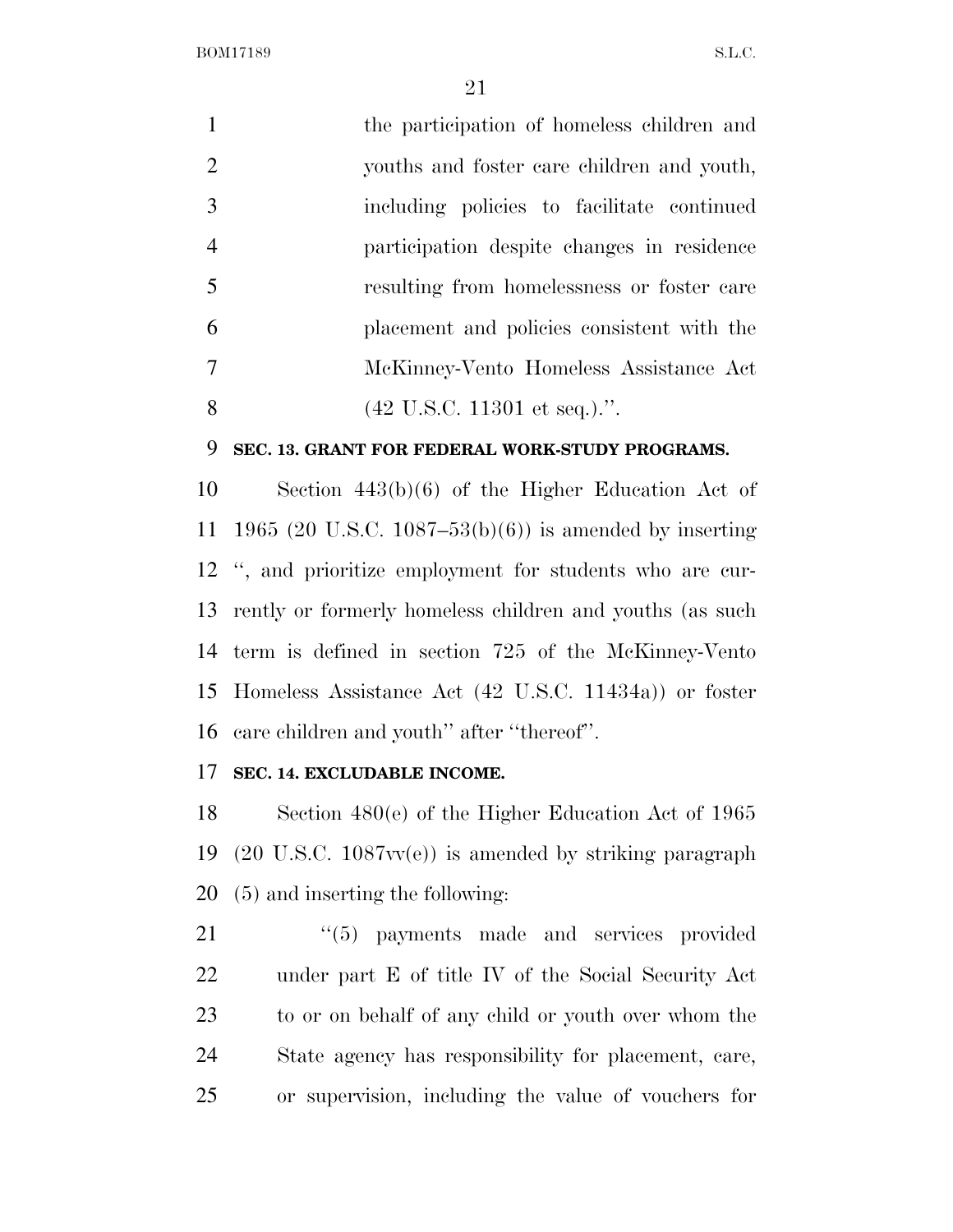education and training and amounts expended for room and board for youth who are not in foster care but are receiving services under section 477 of such Act; and''.

## **SEC. 15. CONSOLIDATING QUESTIONS REGARDING HOME-LESS STATUS ON THE FAFSA.**

 Section 483(a)(4) of the Higher Education Act of 8 1965 (20 U.S.C. 1090(a)(4)) is amended by adding at the end the following:

10 "(C) SINGLE QUESTION REGARDING HOMELESS STATUS.—The Secretary shall en- sure that, on each form developed under this section for which the information is applicable, there is a single, easily understood screening question to identify an applicant for aid who is—

 ''(i) an unaccompanied homeless child or youth (as such term is defined in sec- tion 725 of the McKinney-Vento Homeless Assistance Act); or

21 ''(ii) an unaccompanied youth who is self-supporting and at risk of homeless-ness.''.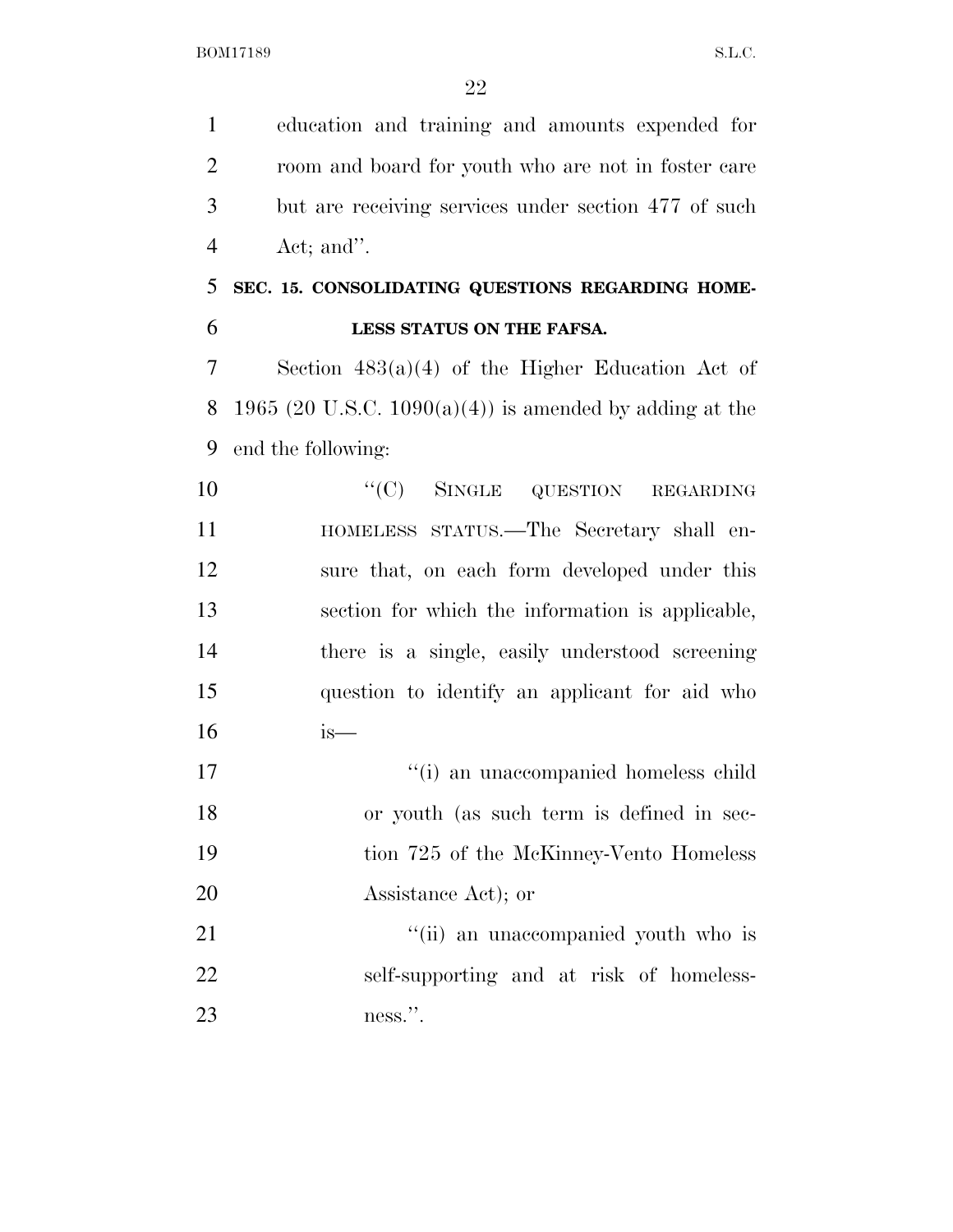# **SEC. 16. DATA TRANSPARENCY ON THE NUMBER OF FINAN- CIAL AID APPLICANTS.**  Section 483 of the Higher Education Act of 1965 (20 U.S.C. 1090) is amended by adding at the end the fol-

lowing:

 ''(i) DATA TRANSPARENCY ON THE NUMBER OF AP-PLICANTS.—

8 "(1) IN GENERAL.—The Secretary shall annu- ally publish data on the number of individuals who apply for Federal student aid pursuant to this sec- tion who are homeless children and youths (as such term is defined in section 725 of the McKinney- Vento Homeless Assistance Act (42 U.S.C. 11434a)), including unaccompanied youths, and fos-ter care children and youth.

16 "(2) CONTENTS.—The data described in para- graph (1) with respect to homeless children and youths shall include, at a minimum, for each appli-cation cycle—

 $\langle (A)$  the total number of all applicants who were determined to be (or to be at risk of becoming) unaccompanied homeless youth, 23 under section  $480(d)(1)(H);$ 

24 ''(B) the number of applicants described in subparagraph (A), disaggregated—

''(i) by State; and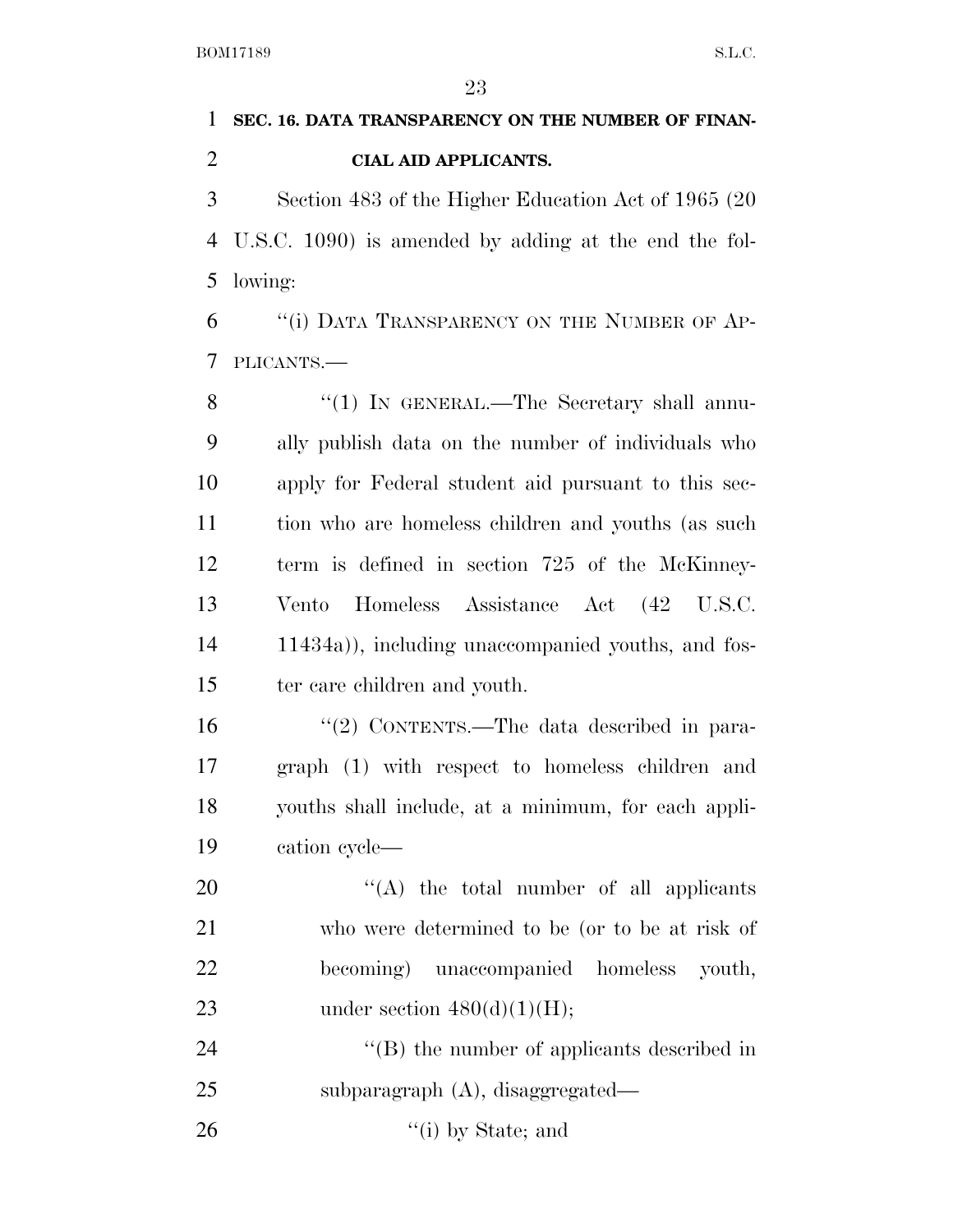| $\mathbf{1}$   | "(ii) by the sources of determination                |
|----------------|------------------------------------------------------|
| $\overline{2}$ | as described in clauses (i) through (iv) of          |
| 3              | section $480(d)(1)(H)$ ; and                         |
| $\overline{4}$ | $\cdot$ (C) the number of undetermined requests      |
| 5              | homelessness consideration, including<br>for         |
| 6              | statuses that remain unknown because no de-          |
| 7              | termination had been made in response the ap-        |
| 8              | plicant's request for the institution to consider    |
| 9              | the applicant's special circumstance of being        |
| 10             | homeless.".                                          |
| 11             | SEC. 17. IN-STATE TUITION RATES FOR HOMELESS CHIL-   |
| 12             | DREN OR YOUTHS AND FOSTER CARE CHIL-                 |
| 13             | DREN AND YOUTH.                                      |
| 14             | Section 135 of the Higher Education Act of 1965 (20) |
| 15             | U.S.C. 1015d) is amended—                            |
| 16             | (1) in the section heading, by inserting ",          |
| 17             | HOMELESS CHILDREN OR YOUTHS, AND FOS-                |
| 18             | TER CARE CHILDREN AND YOUTH" after "CHIL-            |
| 19             | $DREN''$ ;                                           |
| 20             | $(2)$ in subsection $(a)$ —                          |
| 21             | (A) by striking "(a) REQUIREMENT.—In                 |
| 22             | the case" and inserting the following:               |
| 23             | $``(a)$ REQUIREMENT.—                                |
| 24             | "(1) ARMED FORCES.—In the case"; and                 |
| 25             | (B) by adding at the end the following:              |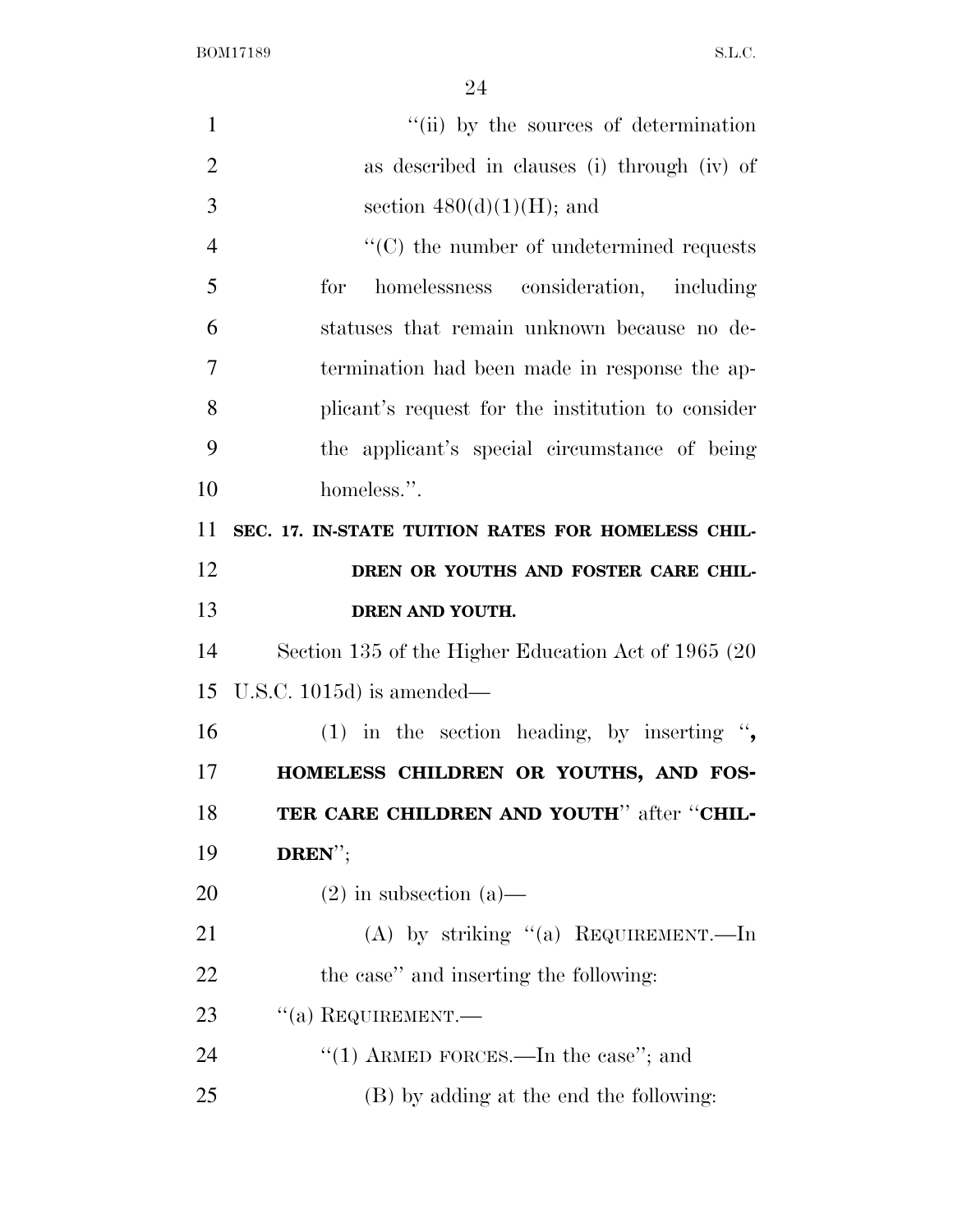| $\mathbf{1}$   | "(2) HOMELESS CHILDREN OR YOUTHS AND                     |
|----------------|----------------------------------------------------------|
| $\overline{2}$ | FOSTER CARE CHILDREN OR YOUTH.—In the case of            |
| 3              | a homeless child or youth or a foster care child or      |
| $\overline{4}$ | youth, such State shall not charge such individual       |
| 5              | tuition for attendance at a public institution of high-  |
| 6              | er education in the State at a rate that is greater      |
| 7              | than the rate charged for residents of the State.";      |
| 8              | and                                                      |
| 9              | $(3)$ by striking subsections $(e)$ and $(d)$ and in-    |
| 10             | serting the following:                                   |
| 11             | $``(c)$ EFFECTIVE DATE.—                                 |
| 12             | "(1) ARMED FORCES.—With respect to an indi-              |
| 13             | vidual described in subsection $(a)(1)$ , this section   |
| 14             | shall take effect at each public institution of higher   |
| 15             | education in a State that receives assistance under      |
| 16             | this Act for the first period of enrollment at such in-  |
| 17             | stitution that begins after July 1, 2009.                |
| 18             | "(2) HOMELESS CHILDREN OR YOUTHS AND                     |
| 19             | FOSTER CARE CHILDREN OR YOUTH.—With respect              |
| 20             | to an individual described in subsection $(a)(2)$ , this |
| 21             | section shall take effect at each public institution of  |
| 22             | higher education in a State that receives assistance     |
| 23             | under this Act for the first period of enrollment at     |
| 24             | such institution that begins during the first full       |
| 25             | award year following the date of enactment of the        |